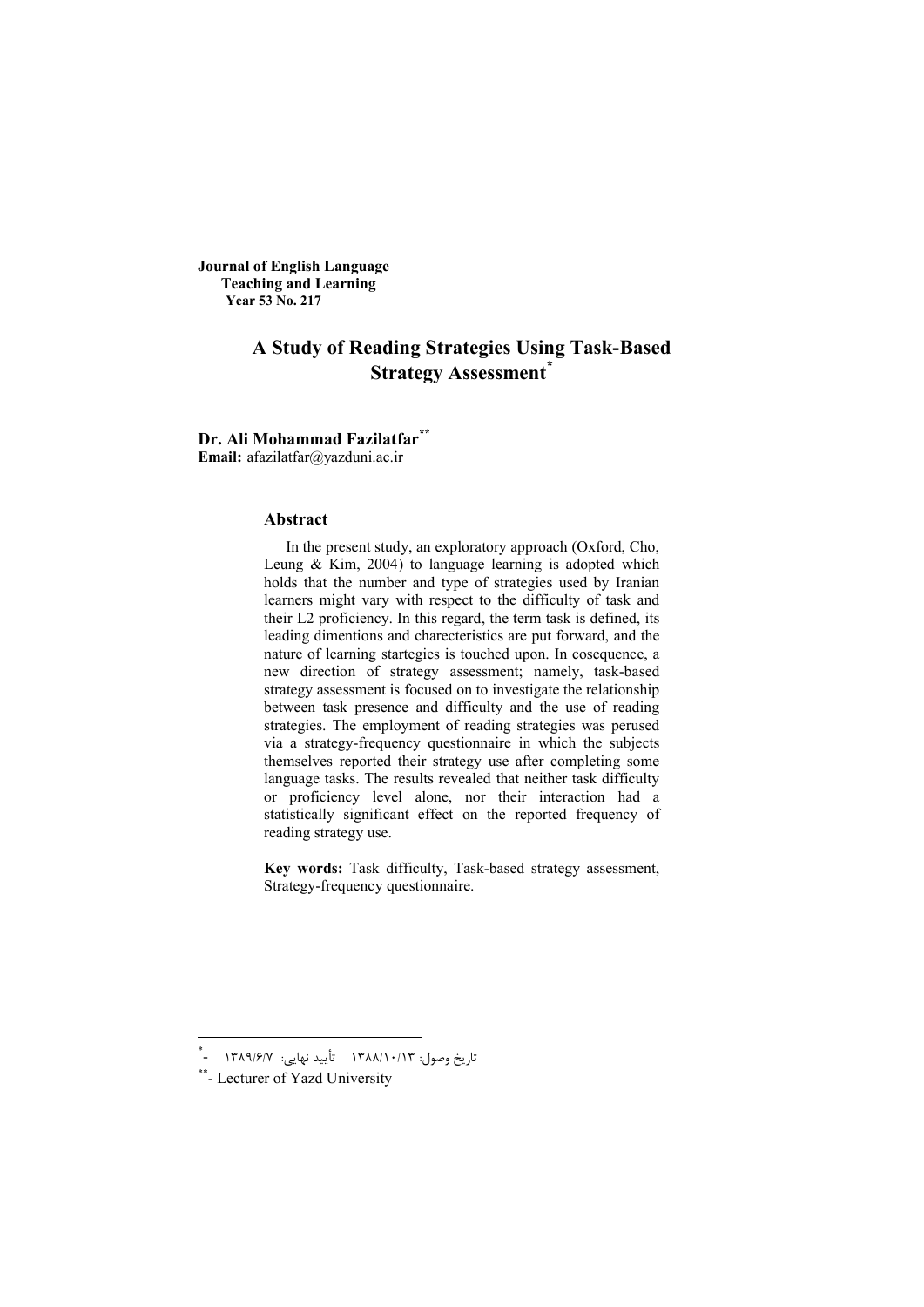# **1. Introduction**

The development of task as a newly introduced cornerstone in language classrooms is rooted in changes against the Audiolingual method and its decline in 1960s, and also in the emphasis put on meaningful communication by researchers and curriculum designers. Numerous factors such as an ever-increasing need to communicate and students' failure in putting their acquired knowledge into use in real life situations culminated in the establishment of CLT approach in which the major trend was towards communication. In this regard, focus on task can be viewed as a logical development of CLT or according to some commentators within CLT because task as a unit of presentation and practice gives learners a stimulation opportunity to learn and practice in real contexts. This has been considered as one of the most promising reasons of task's undeniable importance.

At the present time, the issue of integrating skills has come under the spotlight of many researchers involved in the field of second language learning. In traditional approaches to language teaching, however, a single skill along with its different aspects has been the center of attention. In other words, language skills have been considered as discrete items in such a way that some researchers preferred to use the term synthetic or process syllabus in classroom (Wilkins, 1976; Bruton, 2002).

Conversely, task-based approaches and their different contexts of uses as pre-tasks and post-tasks (Skehan, 2007) have the capability to integrate different language skills based on an analytic procedure as opposed to the synthetic one, and in this way they immerse students in real life communication. In actual facts, in an analytic procedure we are working through language not on language.

On the other hand, task can be of invaluable importance to those researchers interested in the cognitive processes the learners go through and the strategies they employ. The reason is that, compared with the traditional approaches which are mostly form-focused, task can better boost learning processes. Further, the significance of task can be psychologically perused. Proceeding through the effects of motivation on performing an activity, however, is beyond the scope of the present study; hence it seems to be enough to mention that the motivation of completing a task and reaching the desired outcome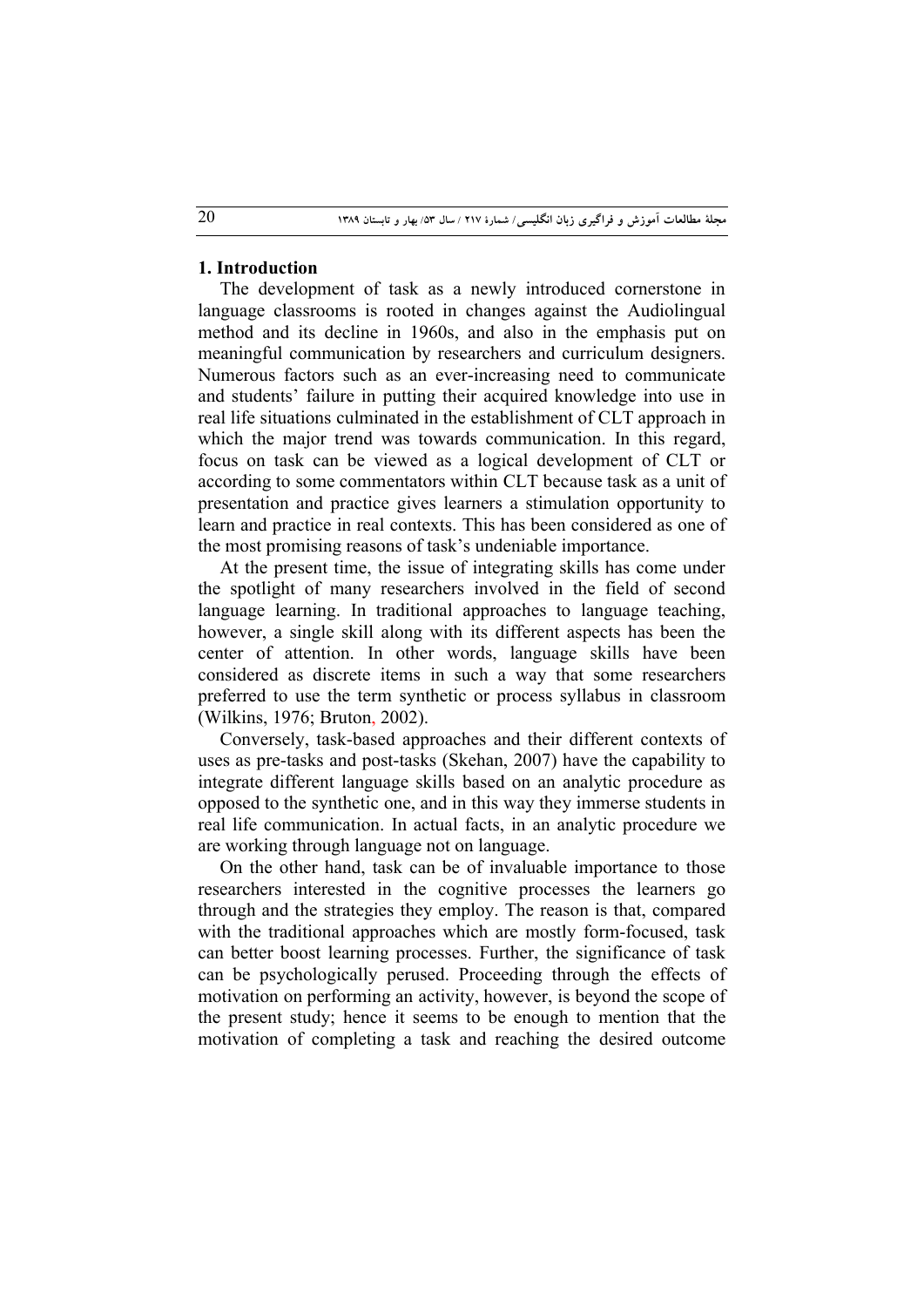undoubtedly play a crucial role in getting students involved in classroom activities and also in the effectiveness of the task per se.

#### **2. Task components**

The points discussed so far are just some important issues to consider in a comprehensive account of the characteristics of task, while many others as arousing motivation, intensive verbal interaction, encouraging collaboration, etc. are left open for future research. Whereas the significance of task is unanimously approbated, there are discrepancies mainly about its various aspects and components, its optimal implementation, and consequently a clear, widely accepted definition of the term.

Various components of task, for example, have been regarded differently by many commentators. Wright in 1987 attributes two main elements to task; namely, input data and instructional questions; "...instructional questions which ask, demand or even invite learners (or teachers) to perform operations in input data. The data itself may be provided by teaching material or teachers or learners. I shall term this limited set of tasks instructional tasks" (p. 48). Nunan (1989) distinguishes task components as input, activities and goals. Particular attention has also been given to what Ellis (2003) believes to be the actual components of task which are goal, input, condition, procedure and predicted outcome (process and product). Having covered the previous assertions about task components, Ellis presents several other aspects in his analysis worth mentioning here. Goal, in Ellis's terms, serves the purpose of the designer when the learner performs a task. It can be considered that goal hereby is different from outcome in that achieving the outcome does not guarantee the fulfillment of the task designer's goal. For instance, in a "spot-the-difference" task in which learners are supposed to verbally express the differences between two relatively similar pictures, they may complete the task yet by a nonverbal means such as coloring. Input is defined as the information or instruction required to perform a task, and can be taken into account from different viewpoints, for example in terms of genre (TV show, diary, newspaper, etc.) or modality (spoken, written, graphs, etc.). Condition, Ellis states, is the general state of task, for example its authenticity, difficulty, and so on. Task conditions have been examined by Robinson (2001, 2007) and Rahimpour & Hazar (2008)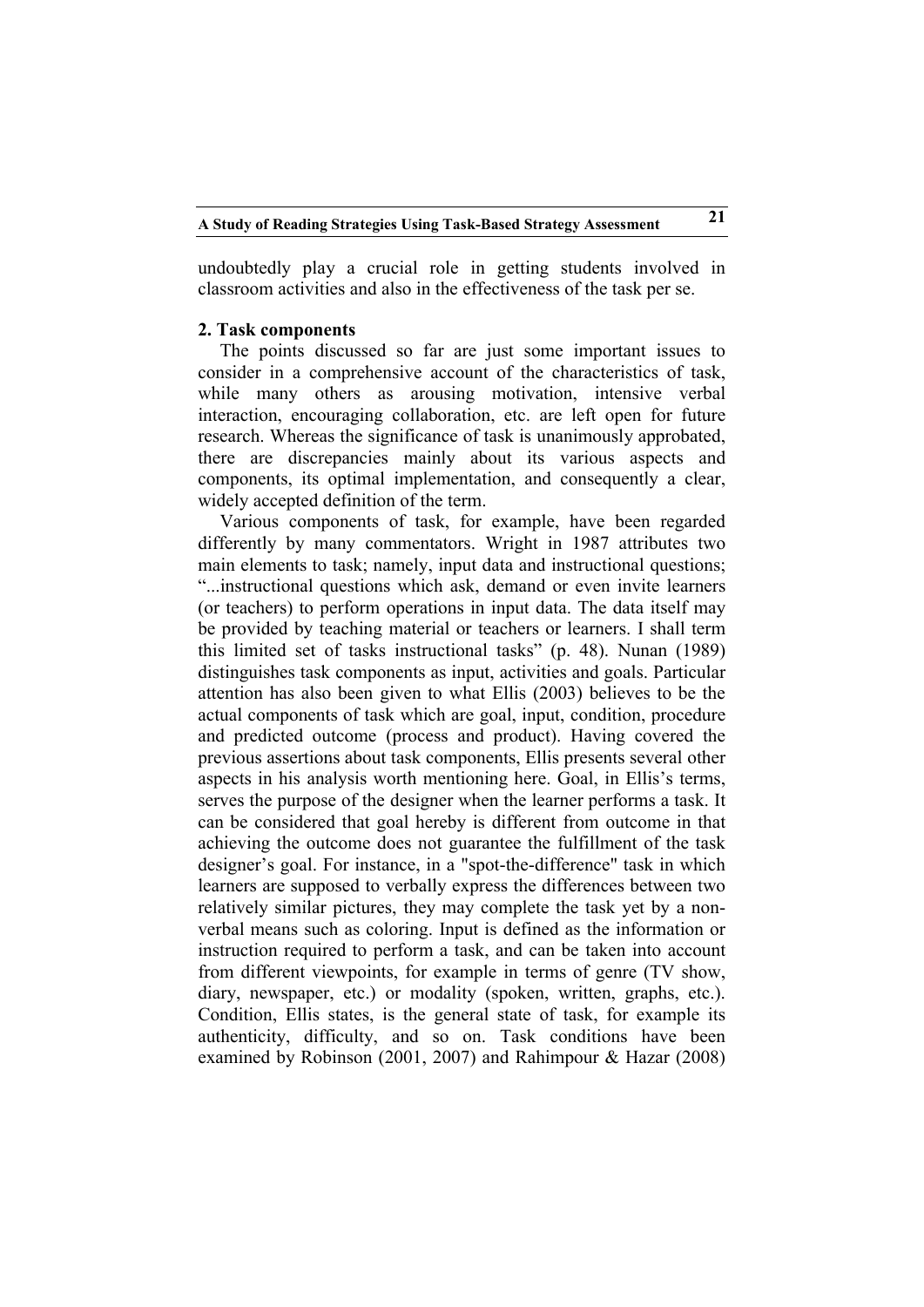with respect to their effects on amount of learner production. interaction and feedback. These kinds of tasks are referred as "participation variables" such as open and closed tasks, one-way and two-way tasks, and convergent and divergent tasks.

Procedure refers to the way a task is implemented, for example via pair- or group-work activities. This, however, must be distinguished from the concept of procedure introduced by Richards and Rodgers (2001) as the way of managing a task-based class. In task-based classes, task is considered as "syllabus specifier" i.e. language is analyzed in terms of tasks assuming behavioral objectives.

Two issues are dealt with in examining the predicted outcome; process and product. Process refers to the cognitive processes which the students go through. Product, on the other hand, refers to what discussed earlier as the outcome by which task is evaluated. Generally speaking, there seems to be no clear demarcation between the terms goal and process in the analysis of task components carried out by Ellis.

#### **3. Task categorization**

In order to have a more complete grasp of the various definitions of task, we had better first go through some relevant categorizations.

#### **3.1. Real-world versus pedagogic**

The simplest categorization of task defines real-world, target tasks as activities that students are likely to come across with in real life situations. Examples are answering a phone call or retelling a story. Long (1985) provides the following definition of task:

"A piece of work undertaken for oneself or for others, freely or for some reward. Thus, examples of task include painting a fence, making an airline reservation, borrowing a library book, taking a driving test, typing a letter, weighing a patient, sorting letters, taking a hotel reservation, writing a cheque, finding a street destination and helping someone across a road. In other words, by 'task' is meant a hundred and one things people do in everyday life, at work, at play, and in between. Tasks are the things people will tell you they do if you ask them, and they are not applied linguists" (P. 89).

Skehan (1996) also states that "a task is taken to be an activity in which meaning is primary; there is some sort of relationship to the real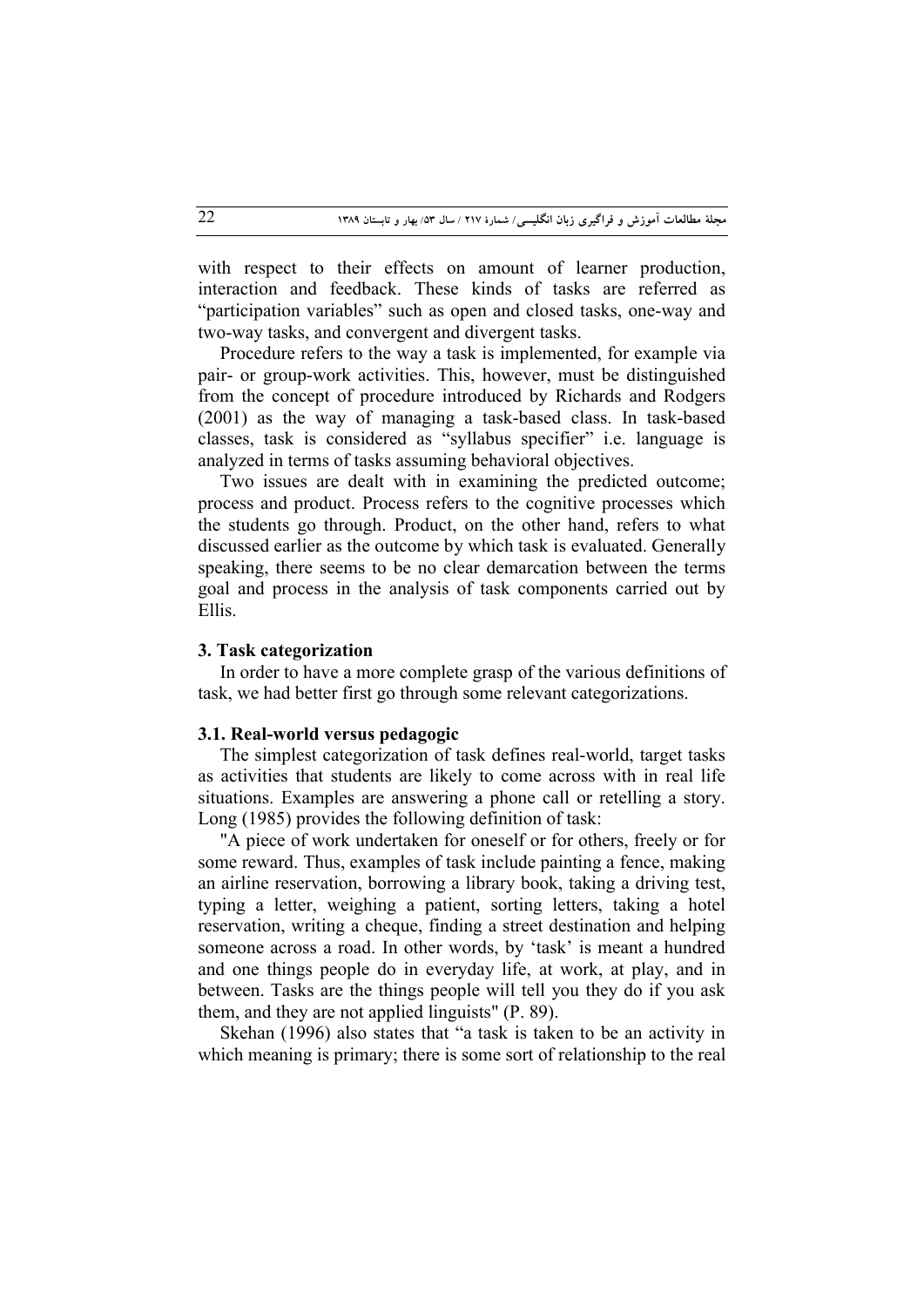world; task completion has some proirity; and the assessment of task performance is in terms of task outcome" (p. 38).

Contrastingly, it is pedagogic tasks that form the nucleolus of the classroom activities and teach the activities presented as real-world tasks. Some typical pedagogic tasks, according to Ellis (2003), are information-gap tasks, reasoning-gap tasks, personal tasks, and roleplay tasks. In a relevant sense, Nunan (1989) defines task as "the smallest unit of classroom work which involves learners in comprehending, manipulating, producing, or interacting in the target language. Minimally, tasks will contain some form of data or input (this moght be verbal, e.g. a dialogue or reading passage, or nonverbal, e.g. a picture sequence). The task will also have (implicitly or explicitly) a goal and roles for techers and learners" (p. 5). Furthermore, if teachers are going to implement a task, they need to consider its conditions including the use of interational feedback thoroug form-focused or meaning-foucsed approaches (Fotos & Nassaji, 2007; Rahimpour & Hazar, 2008).

## **3.2. High stakes versus low stakes**

An important aspect of external pressure concerns whether the task is perceived as a low- or high-stakes task. In a high-stakes task, such as taking an English competency examination for graduation, there is more anxiety as compared with the low-stakes, relaxed one in which much less stress is expected during the task. Those learners who tend to be anxious anyway may become particularly tense while doing a high-stakes task (Oxford et al., 2004).

#### **3.3. Form-focused versus meaning-focused**

Getting the ideas across to the cost of the accurate form of the message has been widely prevalent in many language classrooms. Skehan (1996) and Skehan & Foster (2007) in criticizing this approach, assert that teachers having a more focus on the flow of conversation and preferring it to correctness, and learners being equipped with communication, comprehension and compensation strategies will underestimate the leading role that form plays in enhancing the linguistic competence resulting in the interlanguage fossilization, and hence the insufficiency of sheer focus on meaning to achieve full native-like competence. However, we may find some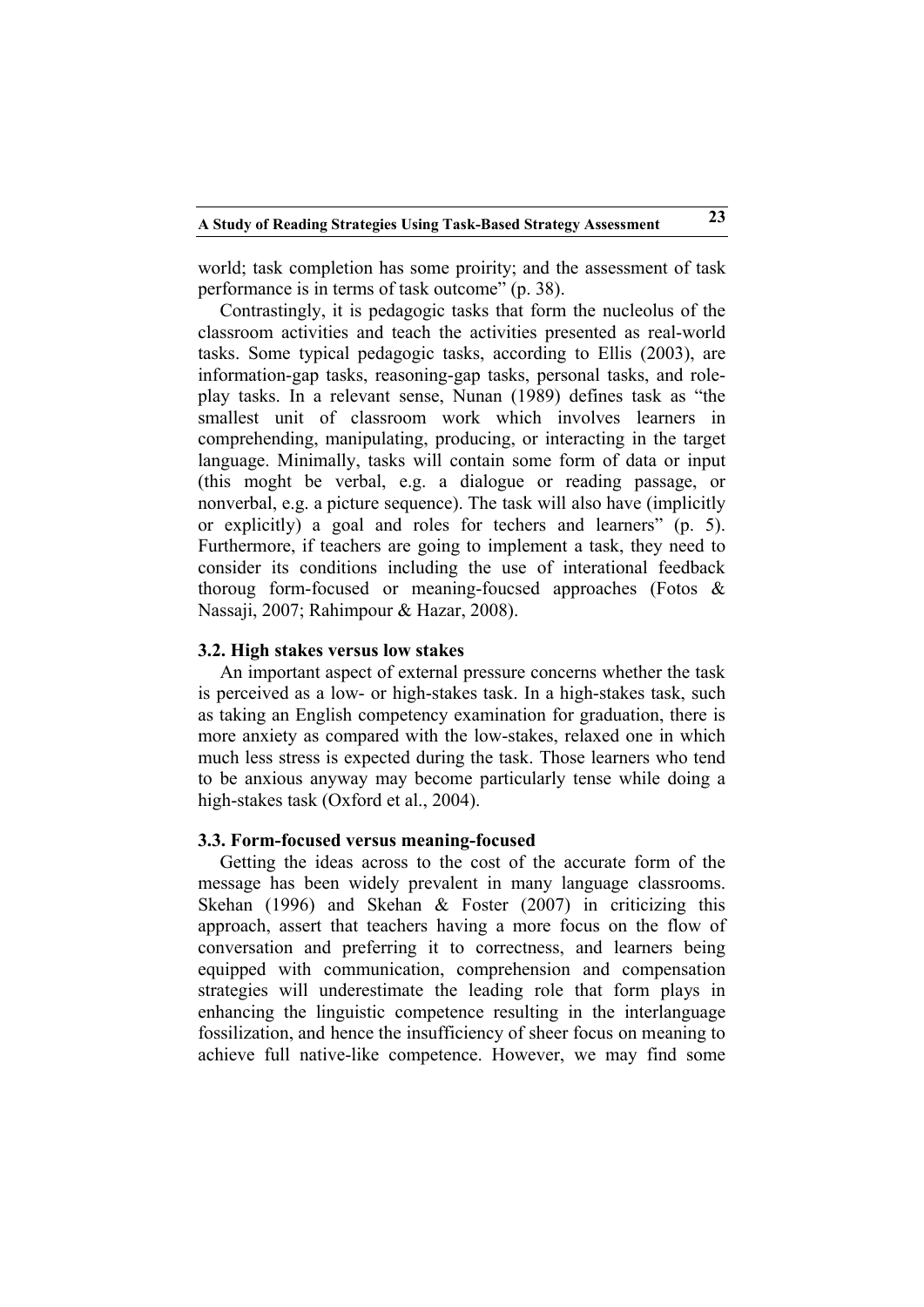tasks with the sole focus on form. Nassaji and Fotos (2004), for example, state that:

There are three types of structure-based tasks to promote learner awareness and practice of target forms; 1) structure-based production tasks in which the form is required to complete early communication activities, 2) comprehension tasks in which learners must attend to and comprehend target forms in carefully structured input, and 3) conscious-raising tasks in which learners communicate with each other about target grammar structures" (p. 135).

#### **3.4. Focused versus unfocused**

Students, in completing an unfocused task, are allowed to choose among some different forms to produce the desired message, i.e. the production of a specific form is not intended by task designers. On the contrary, in focused tasks, some particular linguistic feature must be produced.

Tasks have also been categorized into divergent (multiple-taskgoal) and convergent (single-task-goal) by Duff (1980) who believes that convergent tasks engage acquisition process more efficiently. It is worth mentioning that the categories discussed so far should be viewed as a continuum along which various degrees of focus are put by students.

### **4. Task definition**

As it was mentioned earlier, to utilize the notion of task, we need to describe what we mean by the term. Almost anything can be used as the basis of a task such as dialogues, public announcements, newspaper headlines, telephone directions, and so forth (Nunan, 1989). However, a sound definition of task, according to many commentators, must be compatible with the area in which language is approached; task is defined differently in SLA and pedagogy. Carroll (1993) in discussing cognitive abilities defines task as "any activity in which a person engages, given an appropriate setting, in order to achieve a specifiable class of objectives" (p. 8), emphasizing on two aspects of tasks; namely, the achieved result and the assessment criterion. Willis (1996) in defining task emphsizes on the use of target language for a communicative purpose to achieve the desired outcome.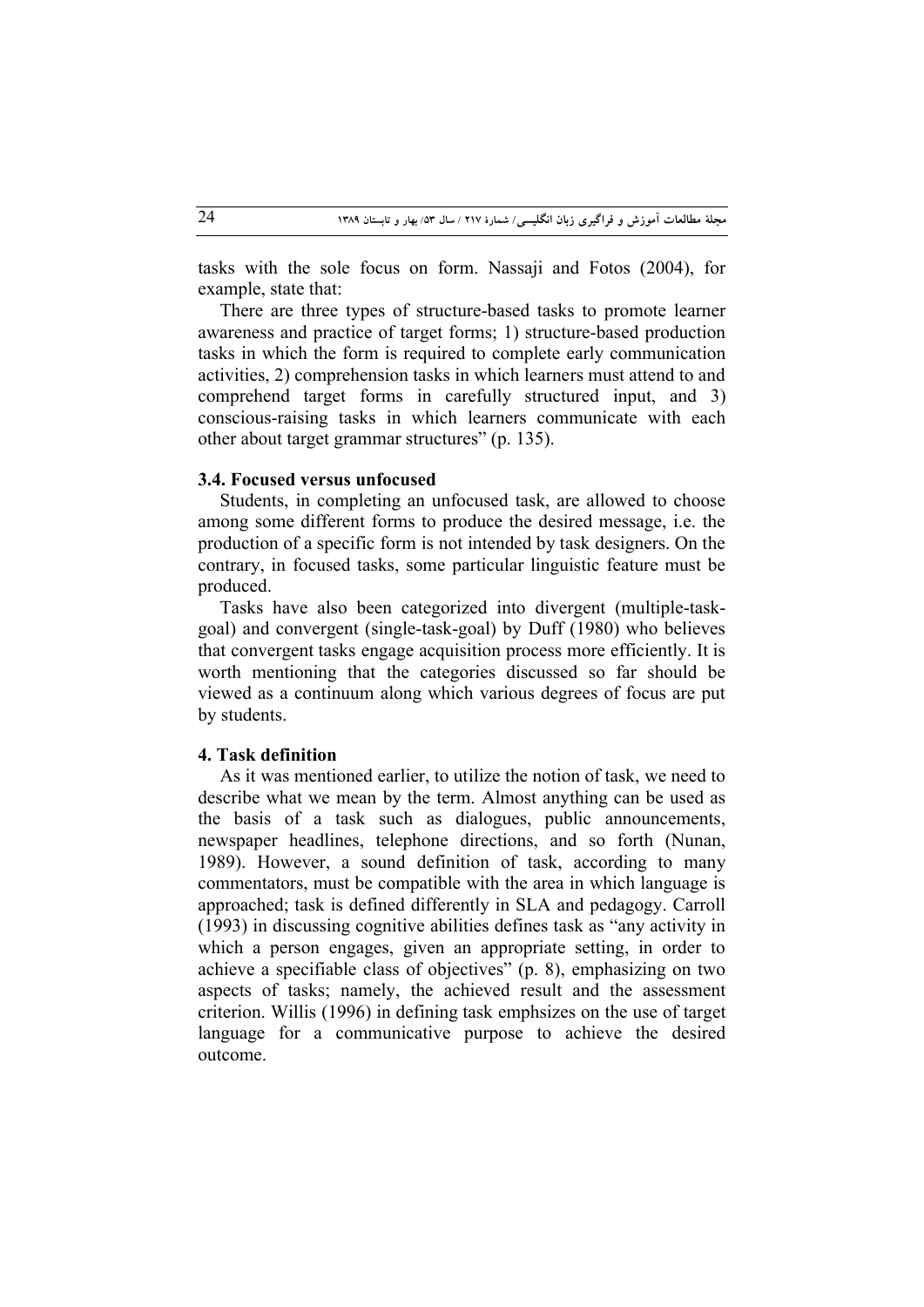Bachman and Palmer (2000) define a language use task as "an activity that involves individuals in using language for the purpose of achieving a particular goal or objective in a particular situation". This definition includes "both the specific activity and the situation in which it takes place" (p. 44). Due to the important role of communication in task-based language teaching, Littlewood (2004) believes that "defining a task ranges along a continuum based on the emphasis it puts on communication" (p. 2). Here, three kinds of tasks are presented:

1) For some writers tasks are activities in which communication is not an essential criterion.

2) For some writers tasks are activities in which communication is an important element.

3) And for some others tasks are activities that involve communication.

To sum up so far, task can be viewed as an activity which requires learners to use language to accomplish an objective. Counterintuitively, however, there are some reasons that have convinced some commentators to disapprove using the term "taskbased approach". These include its various and sometimes controversial definitions, its development within CLT, its confinement in the teaching circle, just to name a few. Nonetheless, taking the present experiential evidence as well as the diverse definitions, we can enumerate some common features for task which will assist us in presenting a comprehensive account of the term. According to Ellis (2003), tasks are work plans and goal directed; the primary focus is on meaning, there is a real world process of language use, and they engage a cognitive process and lead to communication outcome.

Skehan (1998) puts forward five key characteristics of task:

- Meaning is primary
- Learners are not given other people's meaning to regurgitate
- There is some sort of relationship to comparable real-world activities
- Task completion has some priority
- The assessment of the task is in terms of outcome

# **5. Learning strategies**

So far the task and its components have been defined regarding the perspectives offered by leading researchers in the field. Based on the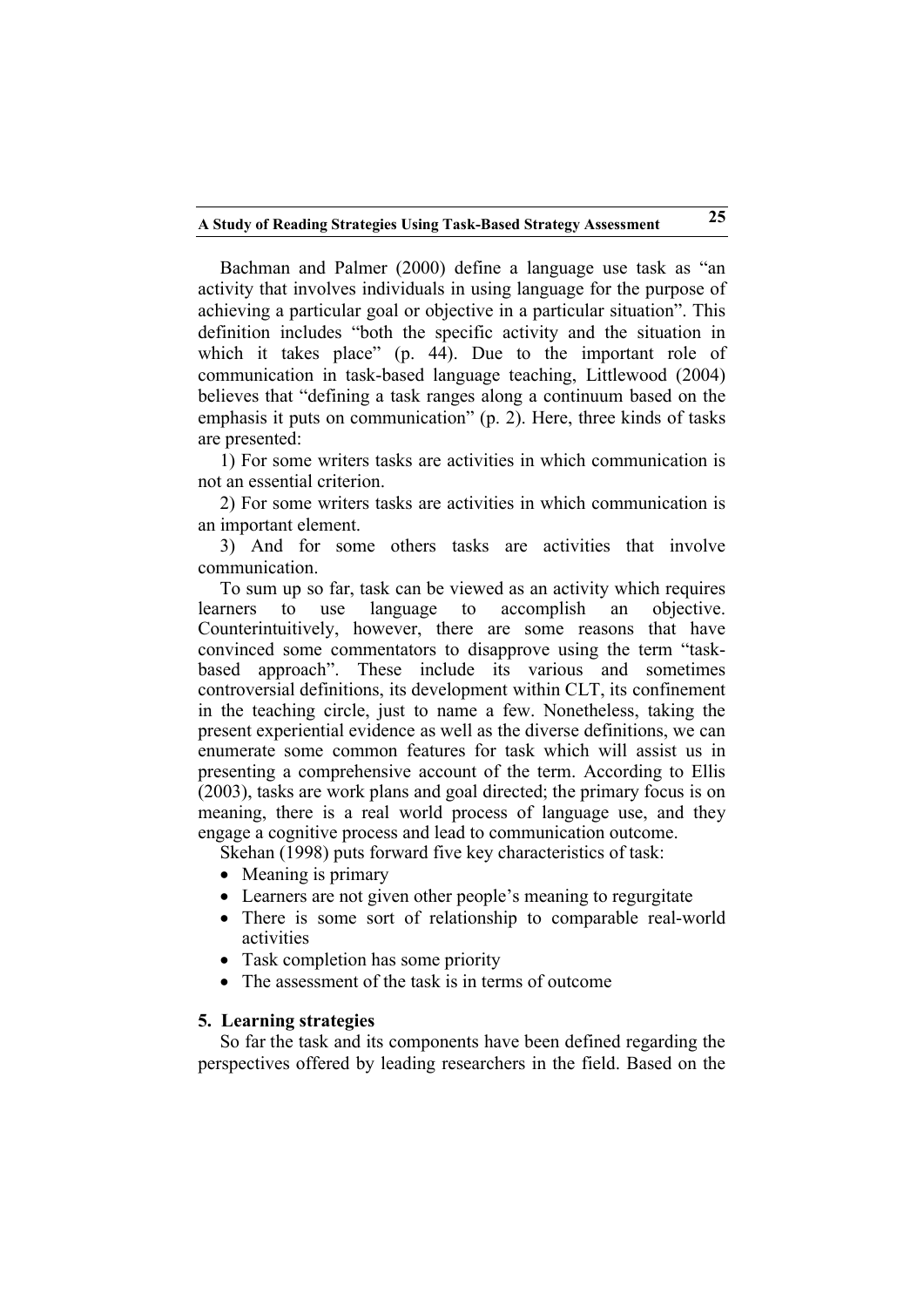relations exist between the kinds of tasks selected and their corresponding strategies used by the learners to perform the tasks, some introductory remarks need to be made on the strategies.

"Learning strategies or instructional strategies" are the various methodologies used to involve learners in the training program. Put it simply, Learning strategies refer to methods that students use to learn. Oxford (1990) defines language learning strategies as "steps taken by students to enhance their own learning" (p. 1), and more specifically as "actions taken by the learner to make learning easier, faster, more enjoyable, more self-directed, more effective, and more transferable to new situations" (p. 8), classifying them into cognitive, metacognitive, compensation, affective and social strategies. Strategy use may hinge upon many diverse factors such as level of proficiency, gender, academic major, learning style, and so forth.

Research into various aspects of learning strategy use started in 1960s, and since a considerable amount of work has been carried out in this area. Good surveys in this field are provided by Wenden and Rubin (1987), O'Malley and Chamot (1990), Oxford (1990), Ellis (1994), Cohen (1998), and Chamot (2005), just to name a few.

Rubin (1987), for example, suggests that there are three major types of strategies used by learners contributing to language learning; learning strategies, communication strategies and social strategies.

Oxford (1990: 9) provides twelve features of language learning strategies which are as follow:

- They contribute to the main goal, communicative competence.
- They allow learners to become more self-directed.
- They expand the role of teachers.
- They are problem oriented.
- They are specific actions taken by the learner.
- They involve many aspects of the learner, not just the cognitive.
- They support learning both directly and indirectly.
- They are not always observable.
- They are often conscious.
- They can be taught.
- They are flexible.
- They are influenced by a variety of factors.

Najar (1998) asserts that "Learning strategies provide the learner with a framework for independent efforts and learners can apply well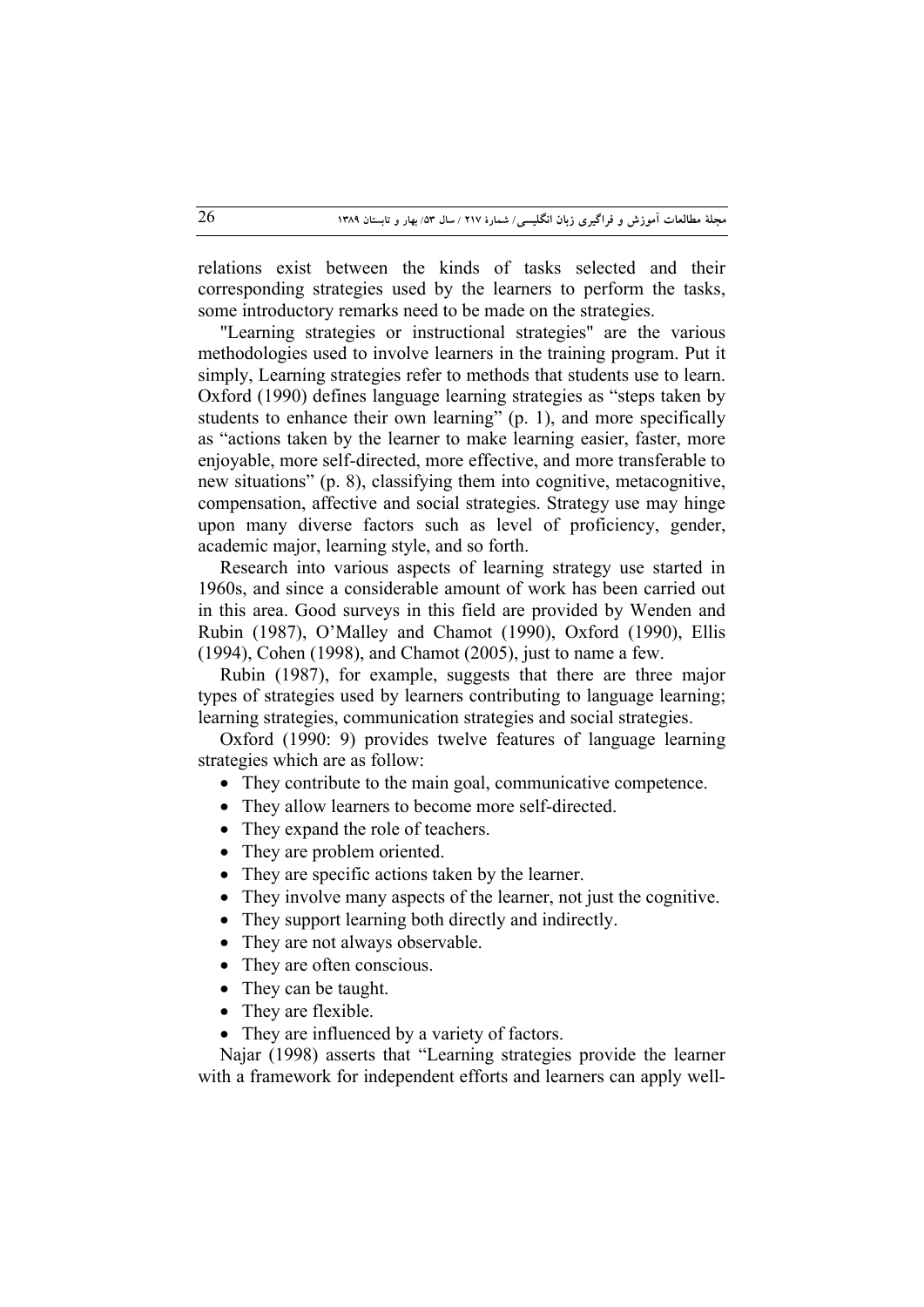established learning strategies across content and skill areas, for example, mathematics, science, reading, writing, and language learning. For example, a student may use mnemonic devices such as the phrase "RoY G. BIV" to remember the colors in the rainbow (i.e., Red, Yellow, Green, Blue, Indigo, and Violet)" (p. 1).

According to some researchers, successful learners are indeed good strategy users and the appropriate use of strategies leads to superior task performance i.e. getting the maximum benefit with the minimum effort (Najar, 1998). He ,for example; believes that one of the most important characteristics of a successful leaner is taking charge of learning; "More importantly, successful learners are able to apply appropriate learning strategies and this leads to effective learning, for example, learners who use appropriate learning strategies such as highlighting key ideas and taking notes remember more from a study session than those who do not" (p. 1). Najar categorizes learning strategy use in reading comprehension into four subgroups of own style, full translation, vocabulary identification, and none. Own style is defined as a study technique such as underlining, highlighting, numbering points; full translation is defined as rewriting the passage into the learners' L1; vocabulary identification is defined by the definitions of words; and none, which means that no evidence of study is found (Najar, 1998: 4). Besides, Najar states that "as responsible educators, we need to concern ourselves with the "how to" of learning as well as the "what" or content materials; incorporating strategy instruction into SL classroom teaching has the benefit of promoting a way of thinking, a way of approaching a learning task or similar problematic situations in our students" (p. 9). According to Schmeck (1981), context and task influence learning styles of native speakers of English. Many individuals can change their strategies in response to the unique contextual demands of the instruction, context, and culture (Mollaee & Fazilatfar, 2005). In a recent study, Ikeda and Takeuchi (2000) examined the effect of the presence or absence of an actual task on reported reading strategy use. They found that having students complete a task significantly affected the reporting of reading strategies. Besides, Task difficulty appeared to have a significant impact on the types and frequencies of reported strategy use.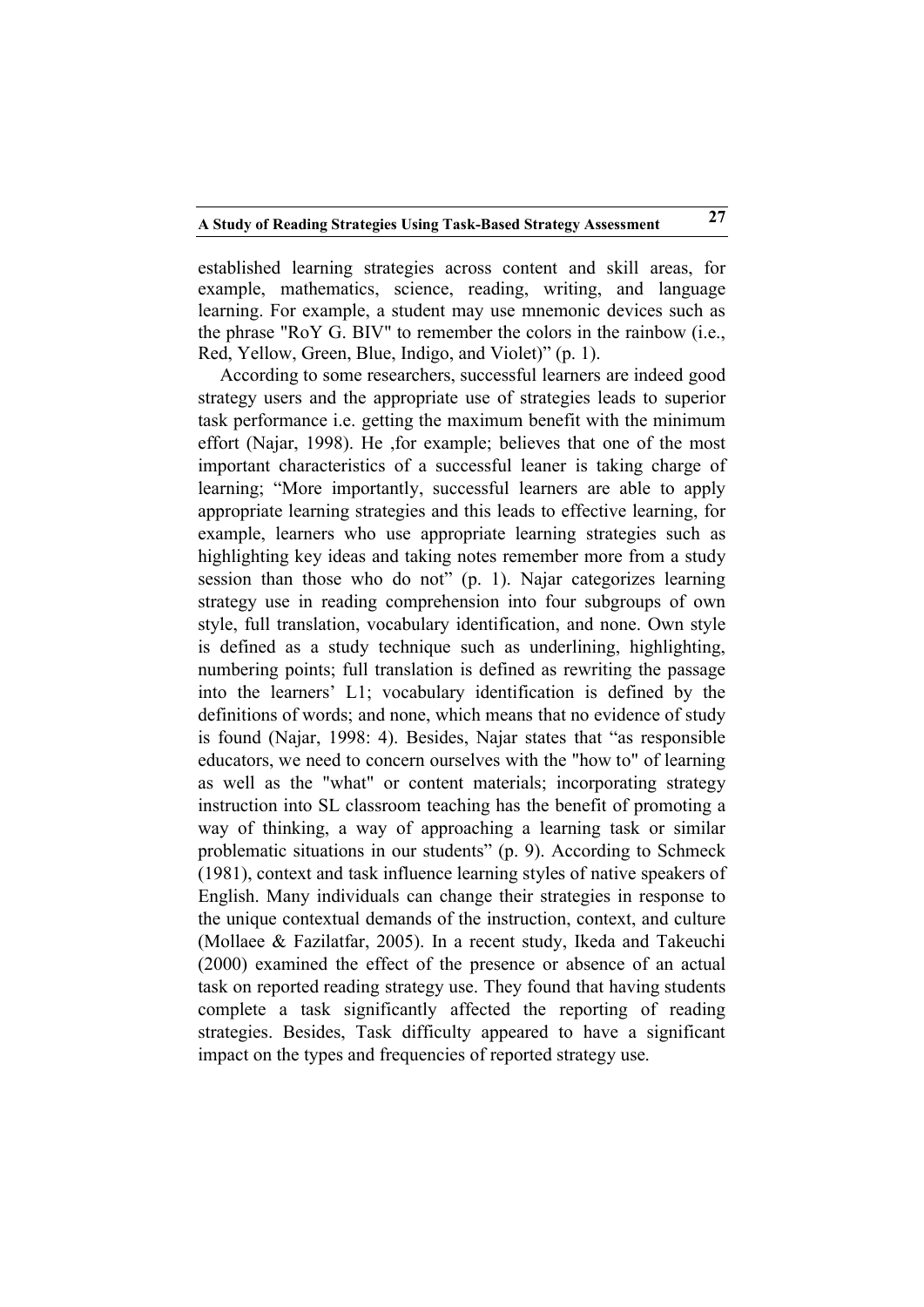# **6. The study**

This study partially follows Oxford et. al. (2004) study. However, avoiding the confounding variables of gender, academic major, and proficiency, an attempt has been made to investigate the relationship between task presence and difficulty as one of the most important facors in task performance and the use of reading strategies. Therefore, the study is concernd with both learning strategies and task-based research. It seems there is a significant dearth of research in this area, eventhough, a lot of reserach has been done on the effects of task-based techniques on the development of diffeent language skills (khomeijani & Khaghani Nejad, 2009; Haghighi, 2004).

In the present study, a new direction of strategy assessment is perused which is task-based strategy assessment (Cohen 1998; Hsiao and Oxford 2002). Here, the students' strategies are investigated as they are working on a particular task because it is believed that the respondents have to consider their strategy use with reference to the type and dificulty of the task, and different tasks require the use of different strategies as learners do use different strategies when reading a novel as compared to a math textbook. Based on Cohen (1998), responding to a strategy questionnaire without actually doing an L2 task, the learners might become less accurate about their actual behavior, and over- or under-report the frequency of strategy use because of memory problems or some other issues.

Therefore, it is expected that the reported strategies by highproficiency respondednts will outnumber those by the low-proficiency ones, the presence and the difficuly of task being influential. However, it is worth mentioning that according to Cohen (1998), "the total number of strategies used and the frequency of use of each strategy are not necessarily indicators of how successful students will be on a specific language task" (p. 8–9).

In sum, the employment of reading strategies is perused in this study via a strategy-frequency questionnaire in which the respondents themselves report their strategy use. The following questions are addressed in the study:

- 1. What is the relationship between students' level of proficiency and the number of strategies used?
- 2. What is the effect of task condition on reading strategy frequency?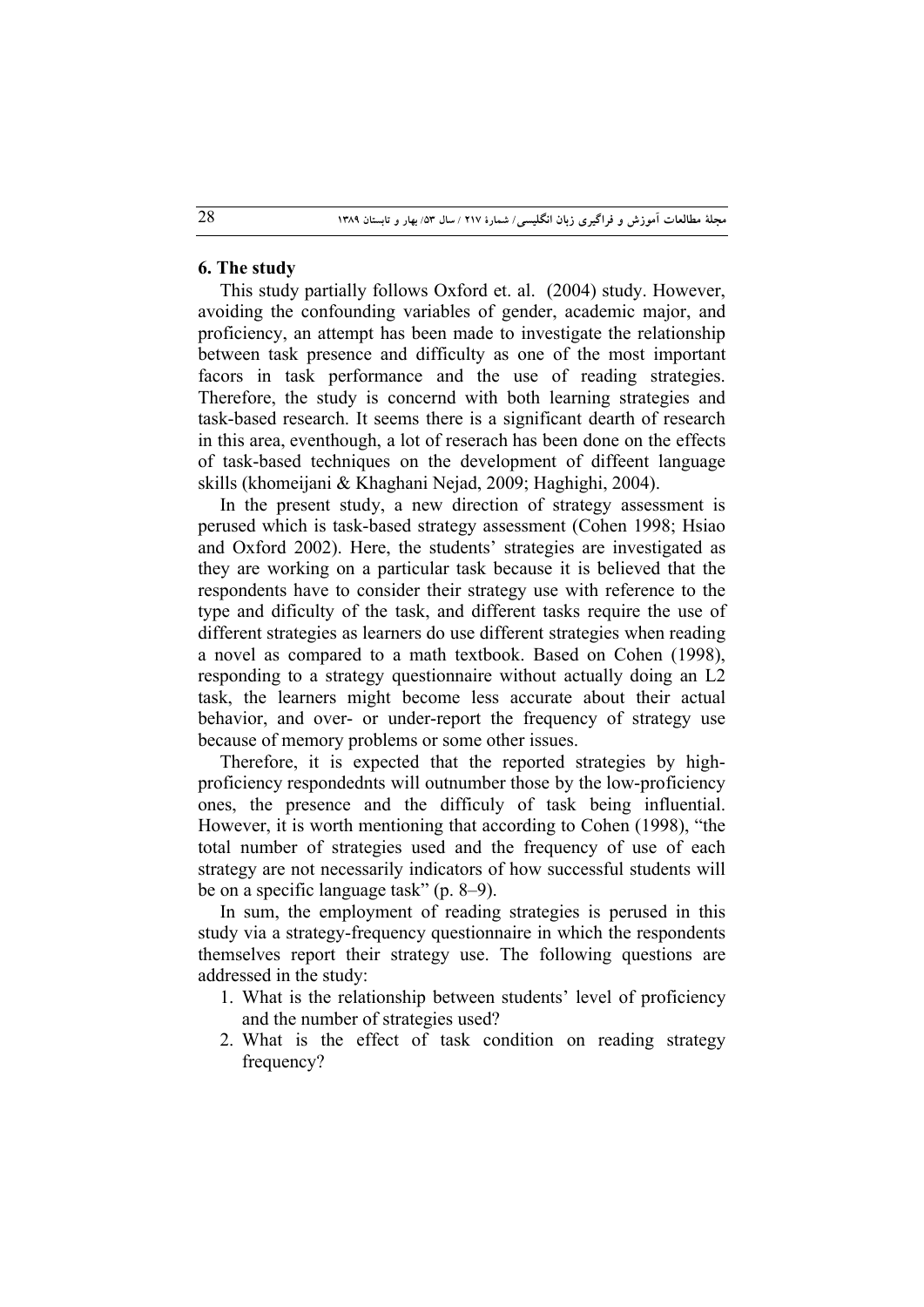#### **6.1. Participants and instruments**

36 Persian-speaking learners of English (all male) of various academic backgrounds in an institute in Yazd participated in this study; the age range was 18 to 30 with the mean age of 22. Based on their TOFEL scores participants were assigned to two levels of highand low-proficiency groups.

Two reading passages were the main material used in this study. They were actually used to stand for two task conditions namely easy task condition and difficult task condition. The difficulty of these reading passages was determined in terms of readability based on the Flesch Reading Ease Scale applied by Oxford et al (2004). The Flesch Reading Ease Scale is given to text on a 100-point scale; the higher the score the easier it is to understand the document. The Flesch indicates for the reading passages in the study were 74.2 for the easy passage and 39.8 for the difficult passage (Oxford et al., 2004, p.19). Research data were gleaned through a modified version of self report Reading Strategy Questionnaire (RSQ). The questionnaire consisted of 35 reading strategy items developed by Oxford et al (2004). A Likert scale on 0 (almost never) to 5 (almost always) was used to record the responses.

#### **6.2. Data collection procedure**

The participants were given the questionnaire and they were encouraged to respond quickly although no time limit was set. They were asked not to carefully analyze what they thought their response should be. Responses were returned to the researchers personally. The questionnaire was administered 3 times. At first they were asked to complete the questionnaire and no reading task being accomplished. After a one-week interval, the same questionnaire was administered but this time the easy passage preceded. They were asked to complete the questionnaire considering their performance on the easy reading task in which they were required to read a 5-paragraph essay and to answer the 5 upcoming comprehension questions. The same procedure was followed a week later substituting the easy essay with a difficult 5-paragraph essay.

### **6.3. Data analysis procedure**

In order to answer the research questions regarding the main effects or interaction effects of the two independent variables; namely, task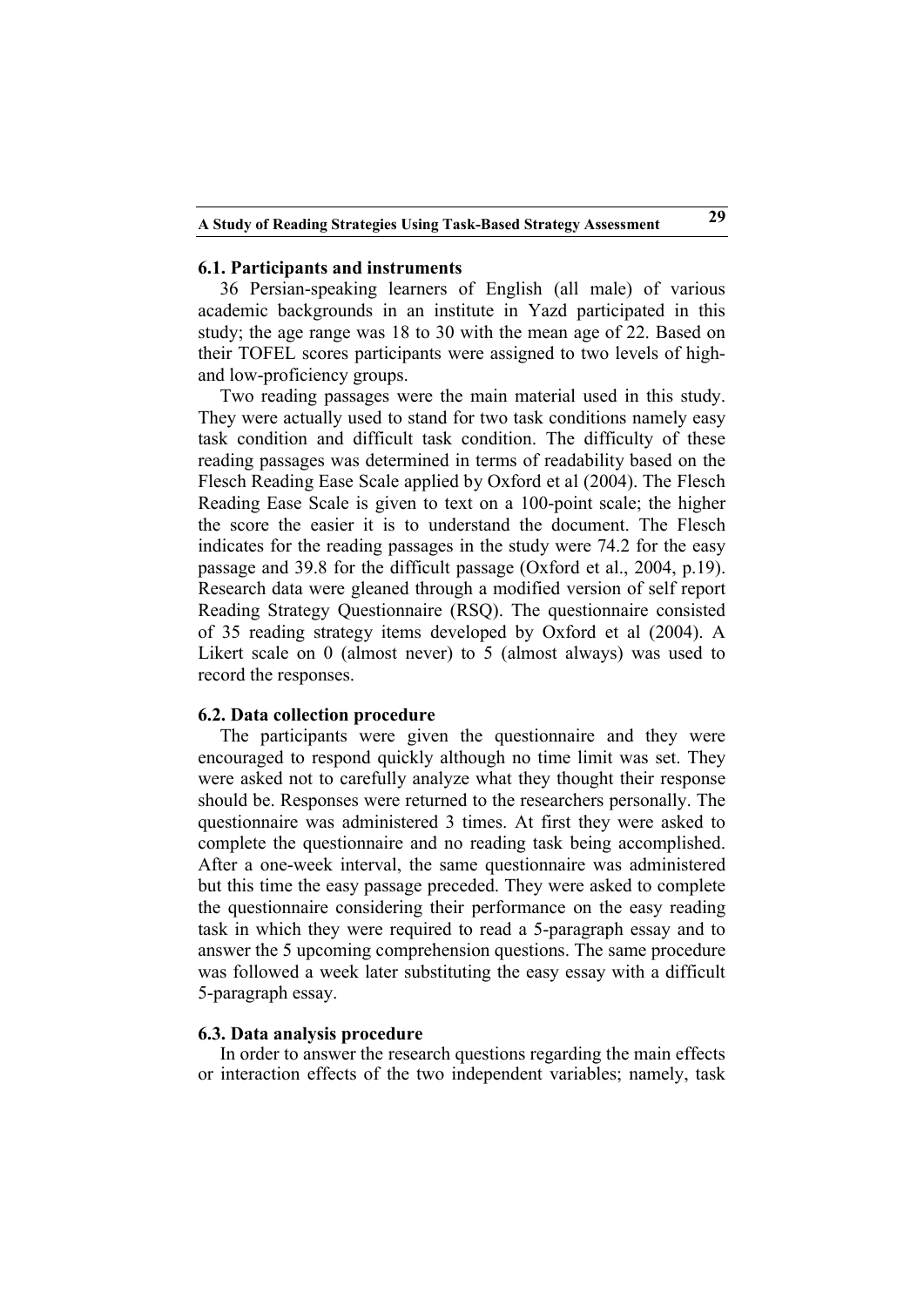condition and proficiency levels, repeated measures of analysis of variance (ANOVA) was used. In other words, the ANOVA was supposed to tell us whether the reported mean frequency of strategy use was significantly different across the three task conditions (i.e., the main effect for task conditions), whether the reported mean frequency of strategy use was significantly different across the two proficiency levels (i.e., the main effect for proficiency levels), and whether the high-proficiency group and the low-proficiency group reported different mean frequencies of strategy use across the three task conditions (i.e., effect of the interaction between task conditions and proficiency levels).

As such, the task conditions (no task, easy task and difficult task) served as a within-subjects factor since the overall reported frequency of strategy use was measured repeatedly for all the participants across the three different conditions, and the proficiency level (high and low) served as a between-subjects factor because the reported frequency of strategy use was also measured for the two groups, where each group had a different proficiency level.

#### **7. Results and discussion**

As for the preliminary statistical analysis, means and standard deviations of proficiency groups across the three task conditions are presented. As table 1 shows, in the low-proficiency group, the reported frequency of strategy use in the No Task condition (mean= 2.91, SD=1.53) was higher than in the Easy Task condition  $(mean=2.86, SD=1.49)$  or than in the Difficult Task condition (mean= 2.73,  $SD = 1.42$ ). Thus, low proficiency learners' overall strategy use appeared to decrease across the three task conditions.

Similarly, for the high-proficiency group, the reported frequency of strategy use in the No Task condition (mean= 2.85, SD=1.73) was higher than in the Easy Task condition (mean= 2.54, SD= 1.66) or than in the Difficult Task condition (mean=2.61, SD=1.80). Highproficiency learners' overall strategy use also seemed to decline across the three task conditions, in spite of the slight increase in the mean of the reported strategies in the difficult task (2.61) as compared with the easy one (2.54).

Accordingly, all students regardless of their language proficiency levels appeared to follow more or less the same pattern of strategy use in three different tasks, i.e. they used more strategies in no task job and respectively less strategies in easy and difficult tasks.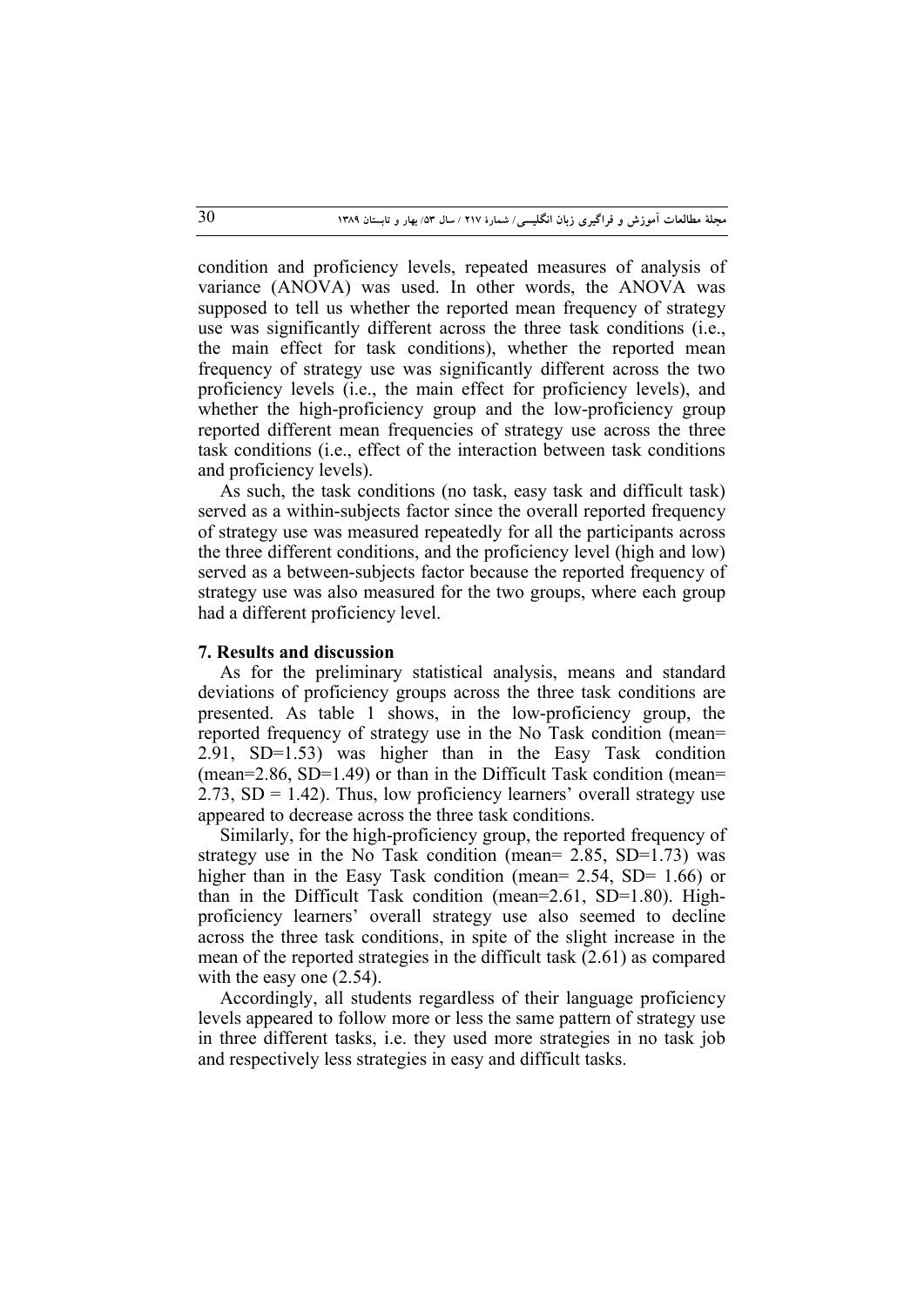| Proficiency            |                       | N <sub>0</sub><br>Task | Easy<br>Task | <b>Difficult</b><br>Task |
|------------------------|-----------------------|------------------------|--------------|--------------------------|
| Low-proficiency group  | Mean                  | 2.91                   | 2.86         | 2.73                     |
|                        | N                     | 22                     | 22           | 22                       |
|                        | <b>Std.</b> Deviation | 1.53                   | 1.49         | 1.42                     |
| High-proficiency group | Mean                  | 2.85                   | 2.54         | 2.61                     |
|                        | N                     | 14                     | 14           | 14                       |
|                        | <b>Std.</b> Deviation | 1.73                   | 1.66         | 1.80                     |
| Total                  | Mean                  | 2.80                   | 2.66         | 2.63                     |
|                        | N                     | 36                     | 36           | 36                       |
|                        | <b>Std. Deviation</b> | 1.65                   | 1.60         | 1.63                     |

*Table 1. Means and standard deviations of proficiency groups across No Task, Easy Task and Difficult Task conditions*

To find out whether these differences were statistically significant, repeated measures ANOVA was used demonstrating that despite a marginal difference, there was no significant main effects for the two independent variables; that is to say, the overall reported mean frequency of strategy use did not differ significantly across the three task conditions  $(F=1.203 \text{ P} = .305)$ , nor did the total reported mean frequency of strategy use differ significantly across the two proficiency levels  $(F=2.886 \text{ P} = .092)$ . The results of the repeated measure of ANOVA on the mean frequency of the strategy use also revealed that there was not any statistically significant interaction effect between task condition and proficiency levels (F= .418,  $P = 660$ , as shown in table 2.

Table 2. *Main effects and interaction effects of task conditions (i.e., No Task, Easy Task, and Difficult Task) and proficiency levels*

| Source                                | Type III Sum of Squares | df  | Mean Square         | F     | Sig. |
|---------------------------------------|-------------------------|-----|---------------------|-------|------|
| Corrected Model                       | 2196.376(a)             | 5   | 439.275             | 1.173 | .328 |
| Intercept                             | 955714.586              |     | 955714.586 2552.233 |       | .000 |
| <b>Task Condition</b>                 | 900.826                 | 2   | 450.413             | 1.203 | .305 |
| Proficiency Level                     | 1080.809                |     | 1080.809            | 2.886 | .092 |
| Task Condition *<br>Proficiency Level | 312.826                 | 2   | 156.413             | .418  | .660 |
| Error                                 | 38195.143               | 102 | 374.462             |       |      |
| Total                                 | 1060836.000             | 108 |                     |       |      |
| Corrected Total                       | 40391.519               | 107 |                     |       |      |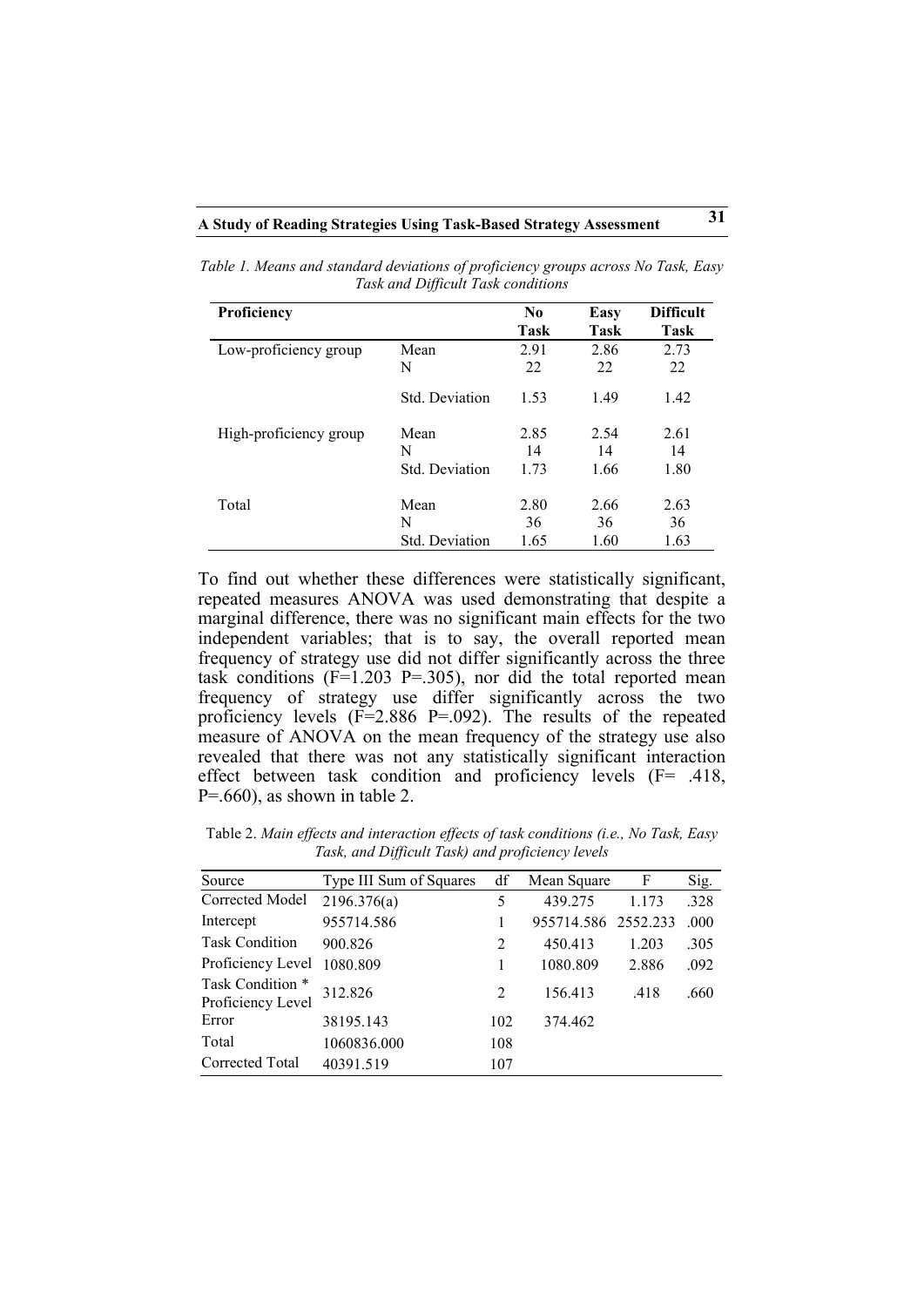The absence of a significant interaction effect between task condition and proficiency level can also be seen in Figure 1, illustrating the fact that the two proficiency groups were not so much different in terms of the overall mean reported frequency of strategy use across the three task conditions.

It is worth mentioning here that although, in the repeated measures ANOVA, the total reported mean frequency of strategy use did not differ significantly across the two proficiency levels, we, considering p= .092, can claim that if we had more students participating in the study, we would probably have achieved a significant difference. That is because befitting many exploratory studies, the significance level of  $p \leq 0.10$  could also be deemed appropriate. The reason we call this inquiry an exploratory study is that it is one of the few existing investigations on task-based strategy assessment, and also as a number of variables were supposed to be closely controlled; this is necessarily a small-scale study.



Figure 1. *Graph of the interactions between task conditions (i.e., No Task, Easy Task, or Difficulty Task) and proficiency levels (high or low)*

It is also worth noting that in spite of not being statistically significant, there was a slight decrease in the reported strategy use by high proficiency learners as compared to the their low proficiency counterparts, lending support to Cohen's assertion, noted earlier, that the total number of strategies used is not necessarily the key indicator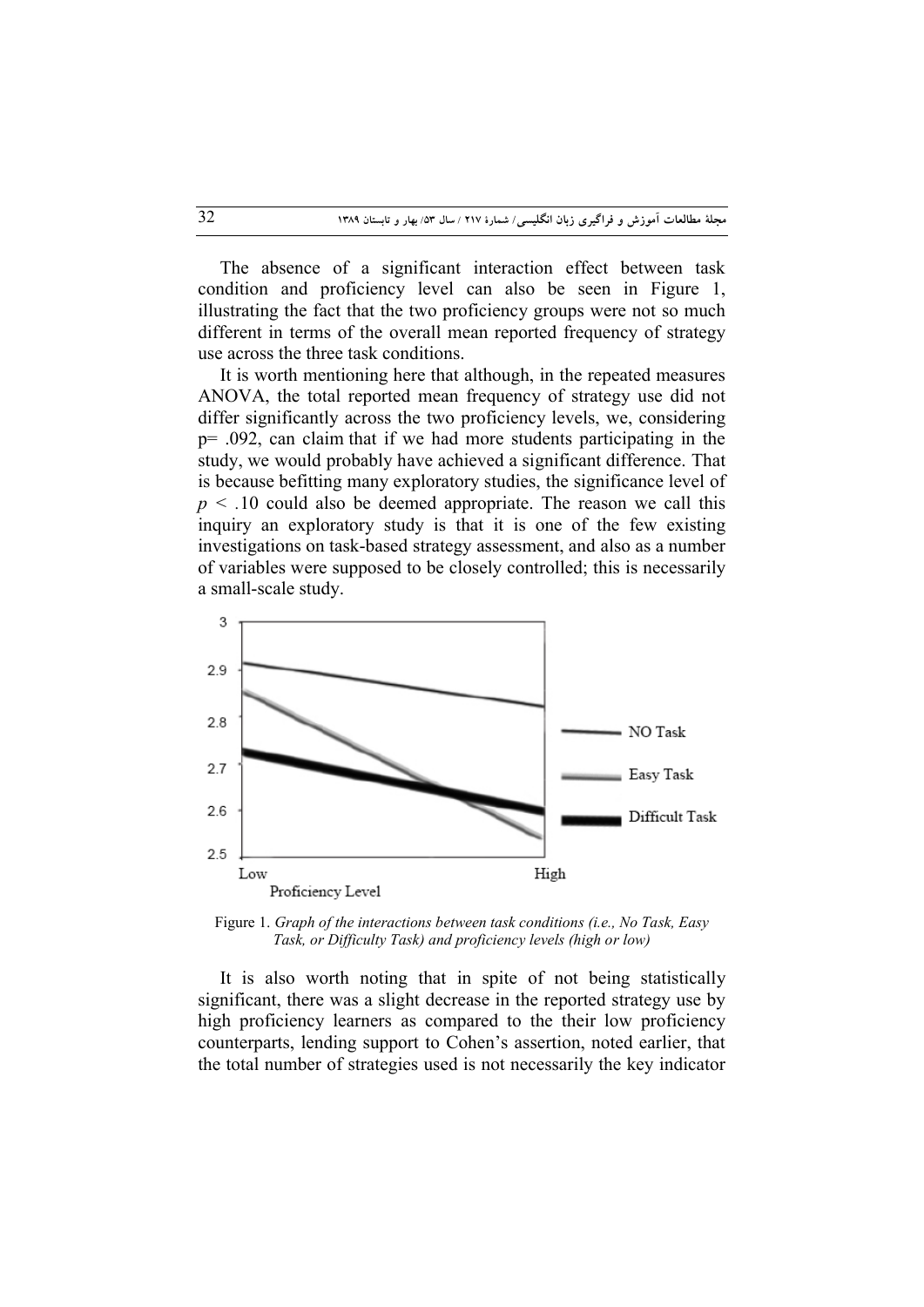of how successful students are on a specific language task; Lowproficiency learners might have used a number of strategies without taking into account how well these strategies would help accomplish the task goal. On the contrary, high proficiency learners in this study might have used only those strategies that fitted the demands of the task. In other words, facing greater difficulty comprehending the text, lower proficiency respondents used more strategies and with greater frequency. Encountering the reading passage, high proficiency learners did not find it a serious obstacle; therefore, they didn't feel the need to employ as many strategies as did low-proficiency learners.

### **8. Conclusion and implications**

The result achieved by this study can be interpreted from multiple perspectives. Before encountering a task, students often think they would use different strategies to accomplish it, but when it comes to practice, the reverse turns out to be true. One way to interpret this result is to extend the notion of competence versus performance to the issue of using strategies by Iranian learners of English. What can be suggested is the presence of competence and performance levels in the process of using strategies by students. The first task, consisting only of strategy use report with no reading passage included can reflect the students' competence. However, contrary to the general meaning of competence it is not the same for every individual in being equipped with the capability of using strategies. In this study, when the students are asked to report their use of strategies while no task was given to be accomplished, it came out that the reported number of strategies was greater than what was actually achieved when they were presented with either easy or difficult task. This shows that potentially they have the capability of using strategies but the result of the two following tasks does not show the actual use of the strategies in practice.

But why aren't students able to use what they are endowed upon? It seems that it can be due to the lack of "strategy training". Just like learners need some exposure to language to acquire it as their first language, they need to learn strategies if they want to use them. That is why if the same study is replicated in another context (with a different educational system from Iran's) different results might be achieved. In the educational context of the subjects of the study it seems that most of the teachers do not try or are not asked to teach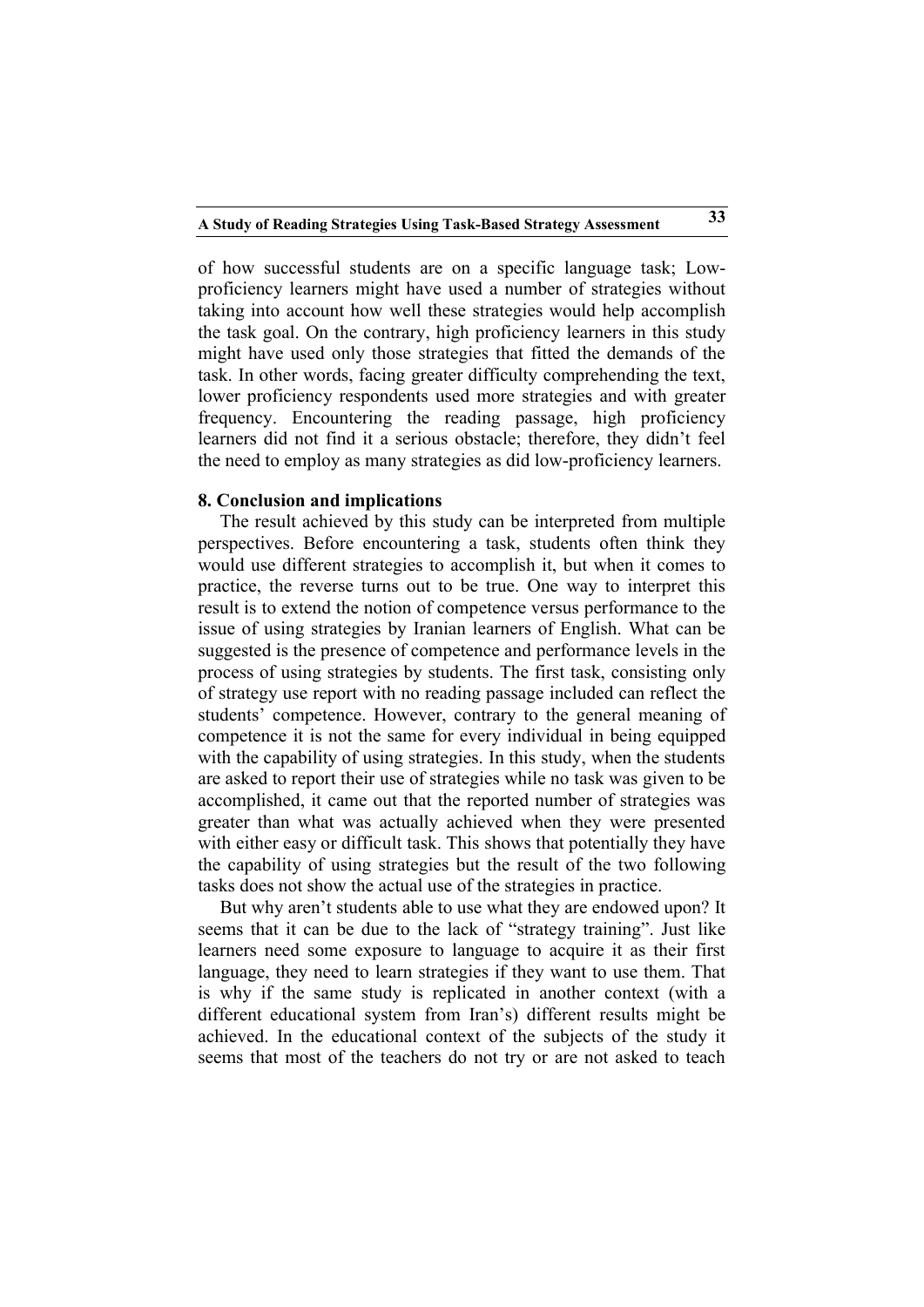students the way they can use different strategies, whereas, a great deal of research in L1 and L2 fields has shown that learning will be facilitated by making students aware of the range of strategies from which they can choose during language use, and the most effective way to enhance learner awareness in this regard is to instruct them how to appropriately apply language learning strategies in the target language context, and hence the rationale for more research into this field (Carrell, 1985; Pearson & Fielding, 1991).

A main point to mention is that, although using various learning strategies is considered very important in reading and interpreting a text, it is not necessarily the key indicator of how successful students are in interpreting the text and achieving their learning goals. There are some other factors such as students' knowledge of grammar, the amount of vocabulary they know and their learning experiences that reflect their real capability when coping with, in this case, a reading passage, this being evident when the TOFEL test was administered to classify the students into two groups of proficiency, and the reported strategies by the low proficiency group outnumbered those reported by their high proficiency counterparts.

It is also to be noted that, most of the time, the literature has separately identified task difficulty and proficiency level as possible influences on learners' strategy use. It can be claimed that that both these variables are needed to be taken into consideration simultaneously, even though, their interaction did not seem to have a significant effect on the learners' reported strategies in the present case study.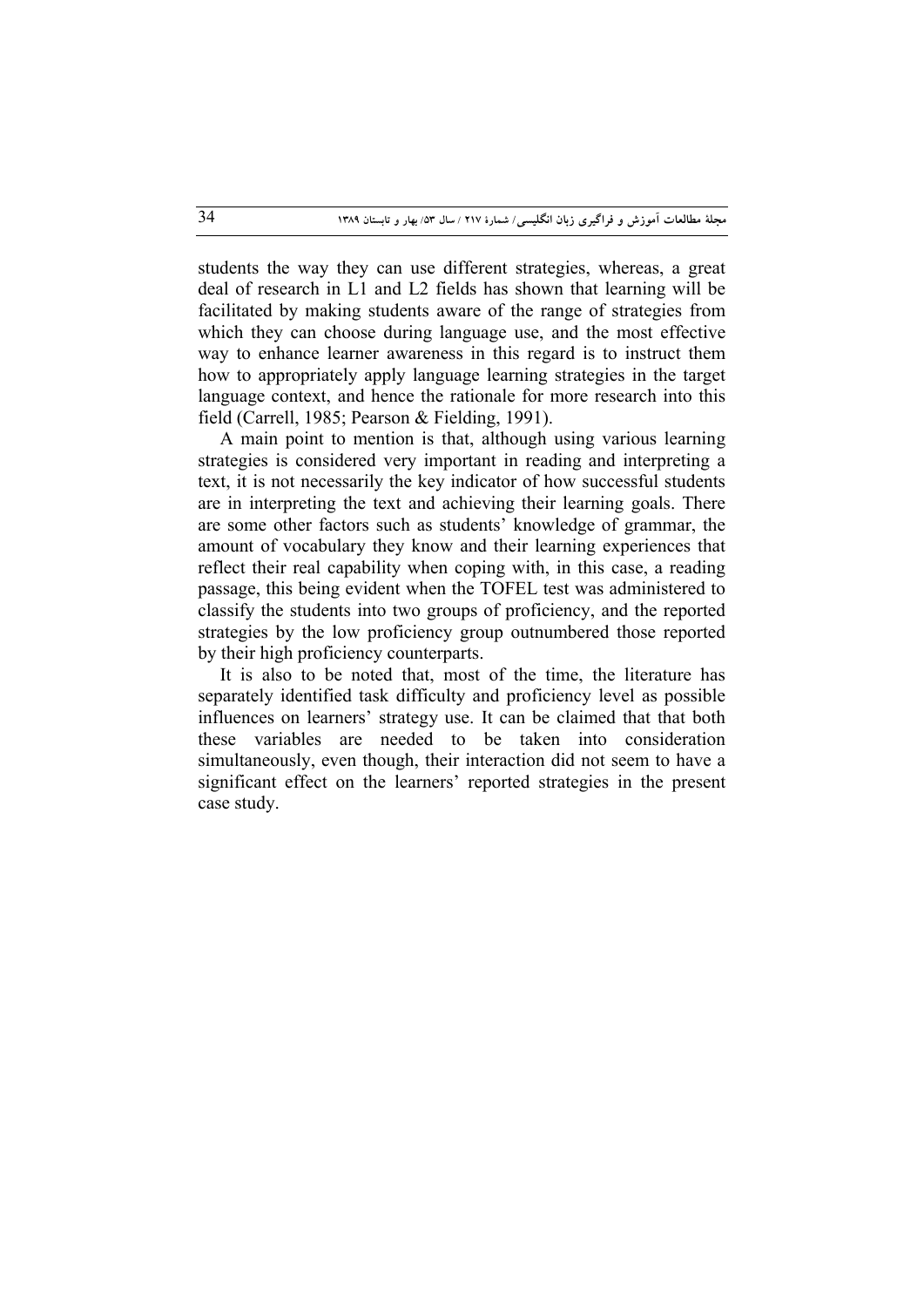#### **References**

- Bachman, L. F., & Palmer, A. S. (2000). *Language testing in practice*. Oxford: Oxford University Press.
- Brown, A., & Palincsar, A. (1989). Guided, cooperative learning and individual knowledge acquisition. In L. B. Resnick (Ed.), *Knowing, learning and instruction: Essays in honor of Robert Glaser* (pp. 393- 451). Hillsdale, NJ: Lawrence Erlbaum.
- Bruton, A. (2002). From tasking purposes to purposing task. *ELT Journal. 58*(4), 281-289.
- Carrell, P. L. (1985). Facilitating ESL reading by teaching text structure. *TESOL Quarterly*, *19*, 727-752.
- Carroll, J. B. (1993). *Human cognitive abilities: A survey of factor analytic studies.* Cambridge: Cambridge University Press.
- Chamot, A. U. (2005). Language learning strategy instruction: Current issues and research. *Annual Reviewed of Applied Linguistics 25*, 112-130.
- Cohen, D. (1998). *Strategies in Learning and Using a Second Language.* Reading, MA: Addison Wesley Longman.
- Duff, P. (1986). Another look at interlanguage talk: Taking task to task. In R.R. Day (Ed.), *Talking to learn: Conversation in second language acquisition* (pp. 147-181).Newbury House.
- Ellis, R. (1994). *The study of second language acquisition.* Oxford: Oxford University Press.
- Ellis, R. (2003). *Task-based language learning and teaching.* Oxford: Oxford University Press.
- Fotos, S. & Nassaji, H. (2007). *Form-focused Instruction and Teacher Education*. UK: Oxford University Press.
- Haghighi Tafti, I (2004). *The effect of task-based instruction on speaking skill of Iranian EFL learners*. Unpublished M. A. thesis. Khatam University. Tehran . Iran
- Hsiao, T-Y., & Oxford, R. (2002). Comparing theories of language learning strategies: A confirmatory factor analysis. *Modern Language Journal 86*, 368–383.
- Ikeda, M., & Takeuchi, O. (2000). Tasks and strategy use: Empirical implications for questionnaire studies. *JACET Bulletin, 31*, 21–32.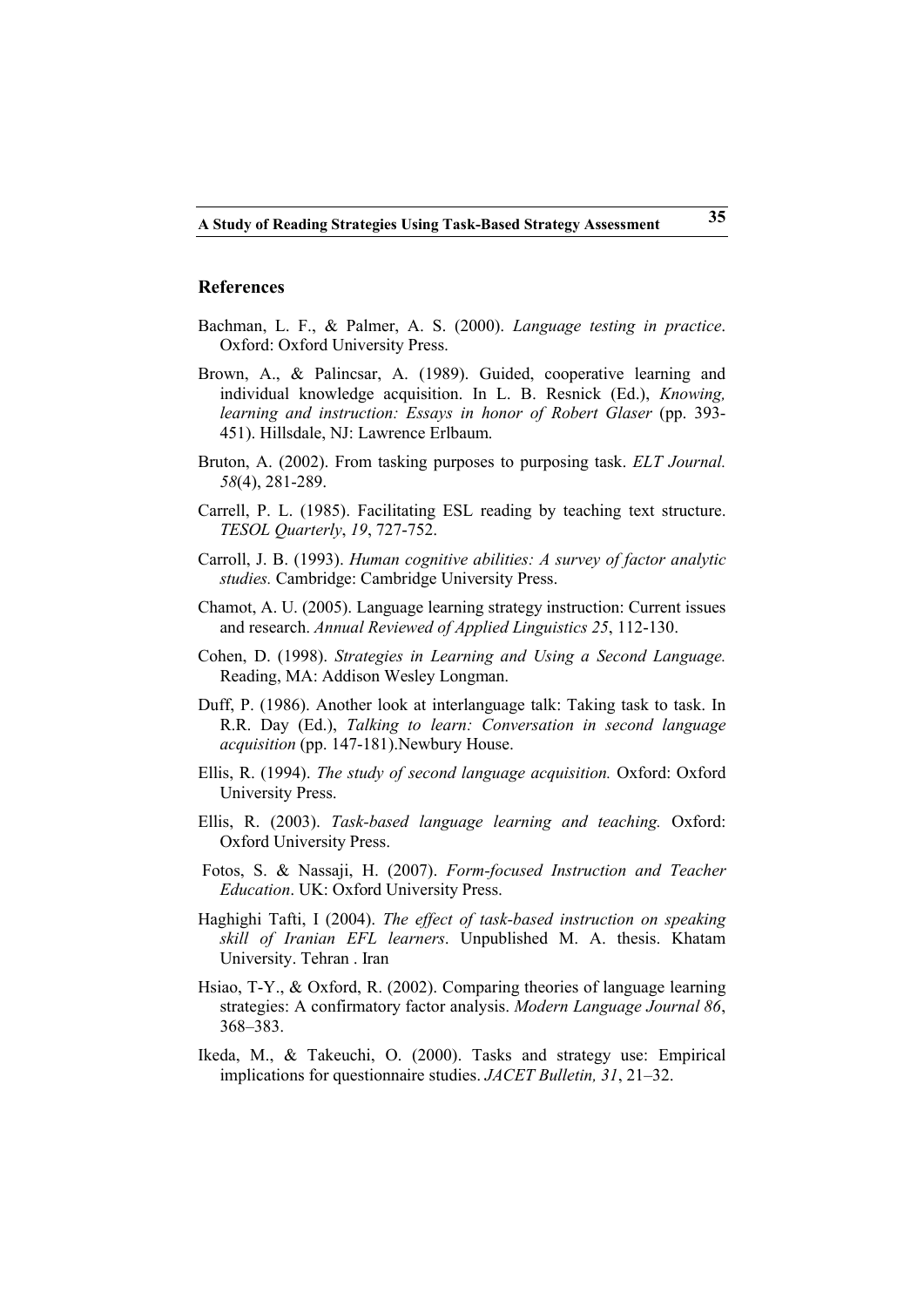- Khomeijani, Farahani, A. & Khaghani Nejad, M. (2009). A study of taskbased approach: the effects of task-based techniques, gender, and different levels of language proficiency on speaking development. *Pazhuhesh-e-Zabanha-ye Khareji*. N0 49, special issue, English.
- Littlewood, W. (2004). The task-based approach: some questions and suggestions. *ELT Journal 58*(4), 319-321.
- Long, M. H. (1985). The design of classroom second language acquisition: towards task-based language teaching. In K. Hyltenstam & M. Pienemann (Eds.), *Modeling and assessing second language acquisition.* London: Multilingual Matters.
- Mollaee, M. & Fazilatfar, A. (2005). L2 learners' construction of L2 literacy in an EFL context: a socio-cultural perspective. *Kavoshnameh 11*, 9-29.
- Najar, R. L. (1998). A study of cognitive learning strategy use on reading tasks in the L2 classroom. *Paper presented at the AARE 1998 Annual Conference*. Flinders University of South Australia.
- Nassaji, H. & Fotos S. (2004). Current developments in research on the teaching of grammar. *Annual Review of Applied Linguistics, 24,* 126-145.
- Nunan, D. (1989). *Designing tasks for the communicative classroom.*  Cambridge: Cambridge University Press.
- O'Malley, J., & Chamot, A. (1990). *Language Learning Strategies*. Cambridge: Cambridge University Press.
- Oxford, R. (1990). *Language learning strategies: What every teacher should know*. Boston: Heinle & Heinle.
- Oxford, R. (1996). *Language learning strategies around the world: Crosscultural perspectives*. HI: University of Hawai'i Press.
- Oxford, R., Young Cho, Y., Leung, S., & Kim, H. J. (2004). Effect of the presence and difficulty of task on strategy use: An exploratory study. *IRAL 42,* 1–47.
- Pearson, P. D., & Fielding, L. (1991). Comprehension instruction. In R. Barr, M. Kamil, P. Mosenthal, & P. Pearson (Eds.), *Handbook of reading research* (pp. 815-860). White Plains, NY: Longman.
- Rahimpour, M. & Hazar, F. (2008). Interactional feedback and interlangauge variation in one-way vs. two-way tasks. *Journal of the Faculty of Letters & Humanities* 23,39-59.
- Richards, J. C., & Rodgers, T. S. (2001). *Approaches and methods in language teaching.* UK: Cambridge University Press.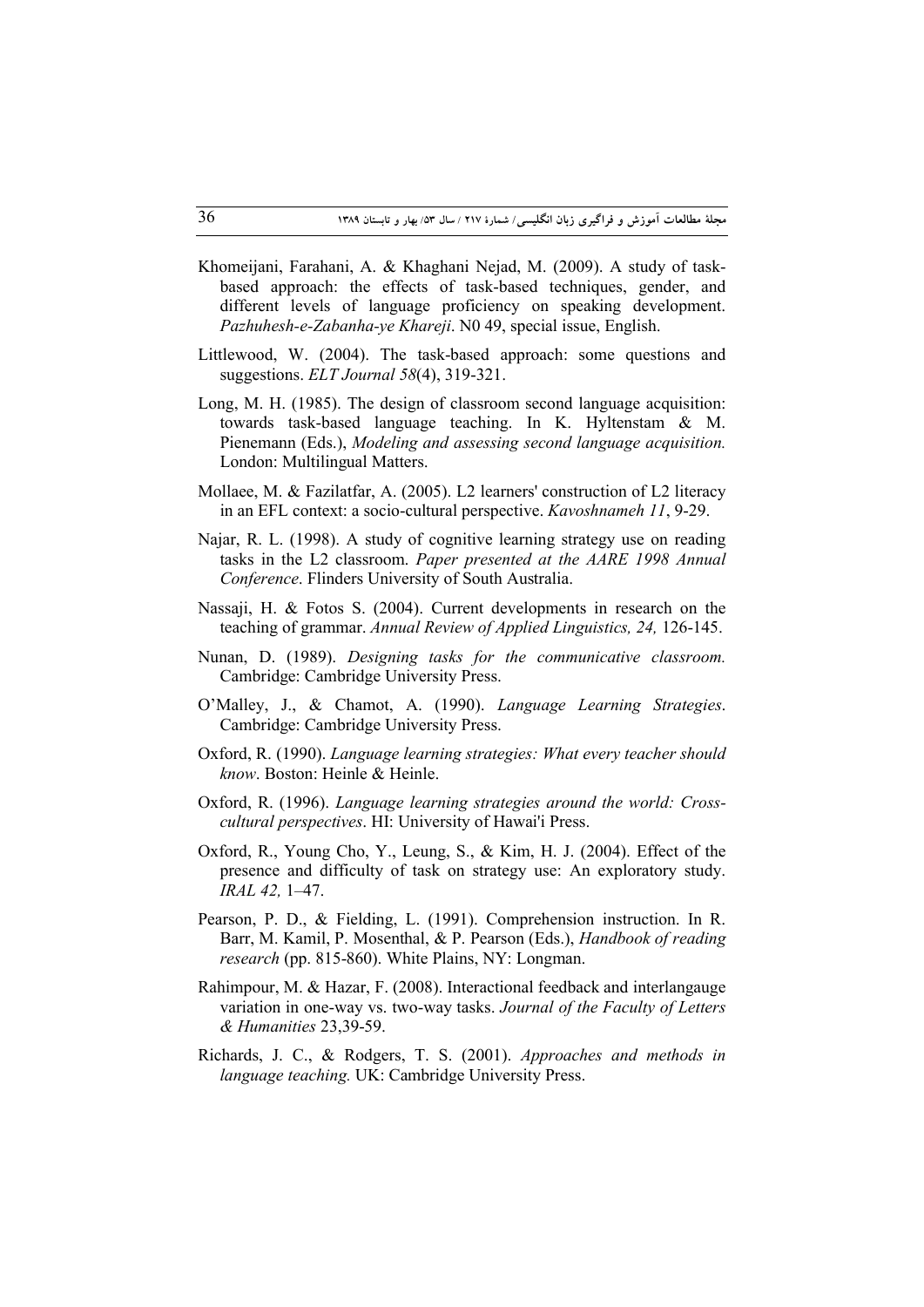- Robinson, P. (2001). Task complexity, task difficulty, and task production: Exploring interactions in a componential framework. *Applied Linguistics, 22,* 27-57.
- Robinson, P. (2007). Task complexity, cognition resources, and syllabus design: a triadic framework for examining task influence on SLA. In P. Robinson (Ed). Cognition and Second Language Instruction. UK: Cambridge University Press.
- Rubin, J. (1987). Leaner strategies: theoretical assumptions, research history and typology. In A. Wenden & J. Rubin (Eds.), *Learner strategies in language learning*, Prentice Hall.
- Schmeck, R. (1981). Improving learning by improving thinking. *Educational Leadership, 38*, 384-385.
- Skehan, P. (1996). A framework for the implementation of task-based instruction. *Applied Linguistics 17*(1): 38-62.
- Skehan, P. (1998). *A cognitive approach to language learning*. Oxford: Oxford University Press.
- Skehan, P. (2007). Task research and language teaching: reciprocal relationships. In S. Fotos & H. Nassaji (Eds.). *Form-focused Instruction and Teacher Education*. UK: Oxford University Press.
- Skahan, p. & Foster, P. (2007). Cognition and tasks. In P. Robinson (Ed), *Cognition and Second Language Instruction.* UK: Cambridge University Press.
- Wenden, A., & Rubin, J. (1987). *Learner strategies in language learning*. Hemel Hemps.:Prentice Hall.
- Wilkins, D. (1976). *Notional Syllabuses.* Oxford: Oxford University Press.
- Willis, J. (1996). *A framework for task-based learning.* Harlow: Longman Pearson Education.
- Wright, T. (1987). Instructional task and discoursal outcome in the L2 classroom. In C. Candlin & D. Murphy (Eds.), *Language learning tasks*. UK: Prentice Hall International.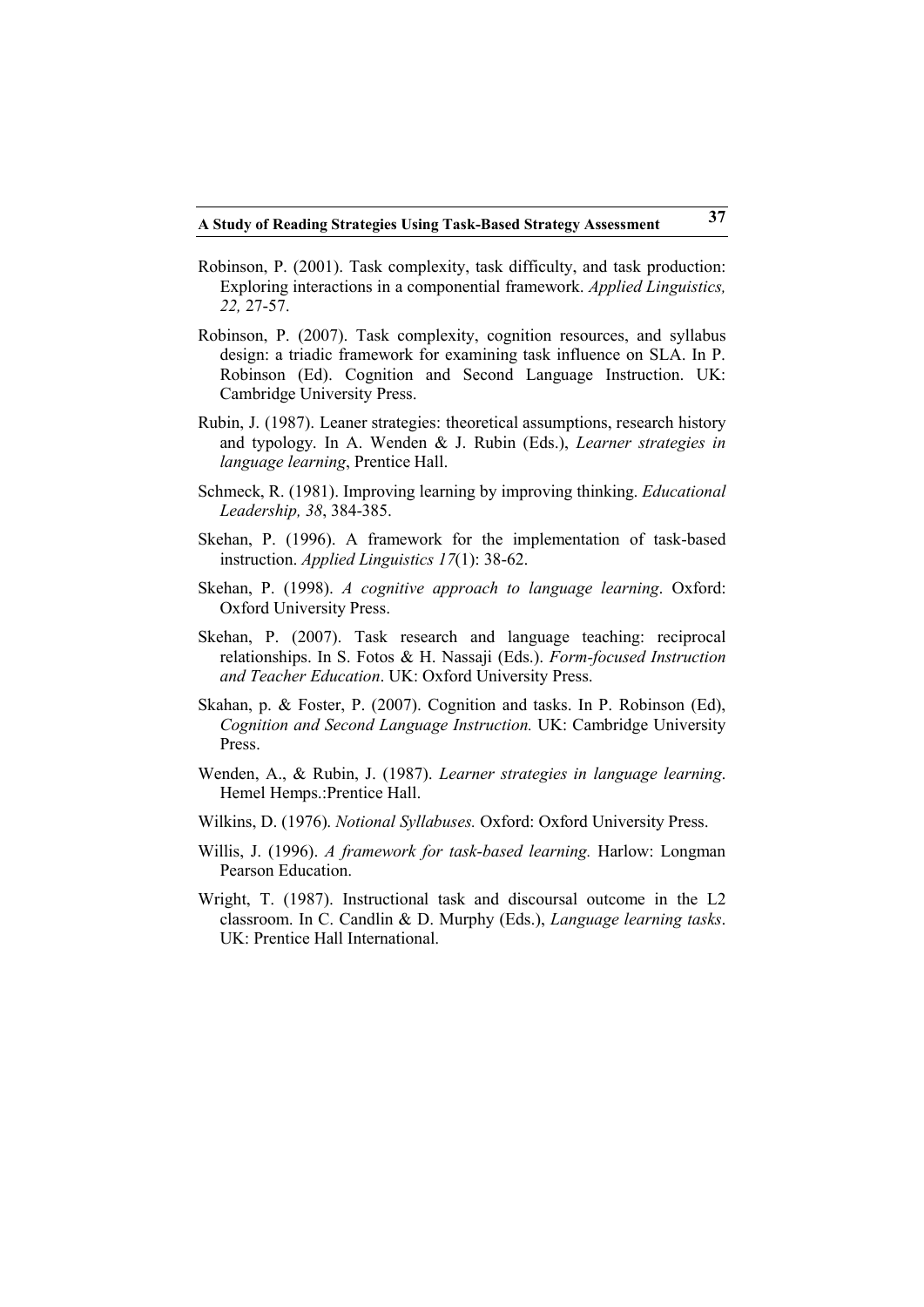#### **Appendix A: Easy Task**

Instructions: Please read the following passage, and circle the one best answer to each question.

# *Culture and Learning Styles*

The way each student likes to learn is called a "learning style". Culture makes a difference in learning styles.

For example, many Navajo children often learn first by observing and listening. Later they get help from adults. This way the children learn what they need to learn. Navajo children speak very little while learning.

Many African-American children learn best by speaking and performing. They like classroom activities that use talking. They like to speak in front of the class. They like to act in plays. They like to do skits.

 Another way to learn is through reading and writing. This involves learning through sight, in other words, visual learning. Most Asian students learn best when there is lots of reading. Many Japanese students write down the spelling of words in order to see them. Koreans are probably the most visual learners. They are more visual than U.S. students.

 So, culture influences learning styles, and learning styles affect learning.

1. What is the main idea of the passage?

A. Culture is the key to successful learning.

B. Culture has an influence on one's learning style.

C. Navajos learn differently from African-Americans.

D. Learning styles are the most important thing in learning.

2. How do many Navajo children start to learn?

A. By reading

B. By speaking

C. By observing

D. By performing

3. Which one would most African-American children *not* enjoy while learning?

| $\Delta$ | <b>Skits</b> |
|----------|--------------|
|----------|--------------|

C. Dictations D. Presentations

B. Plays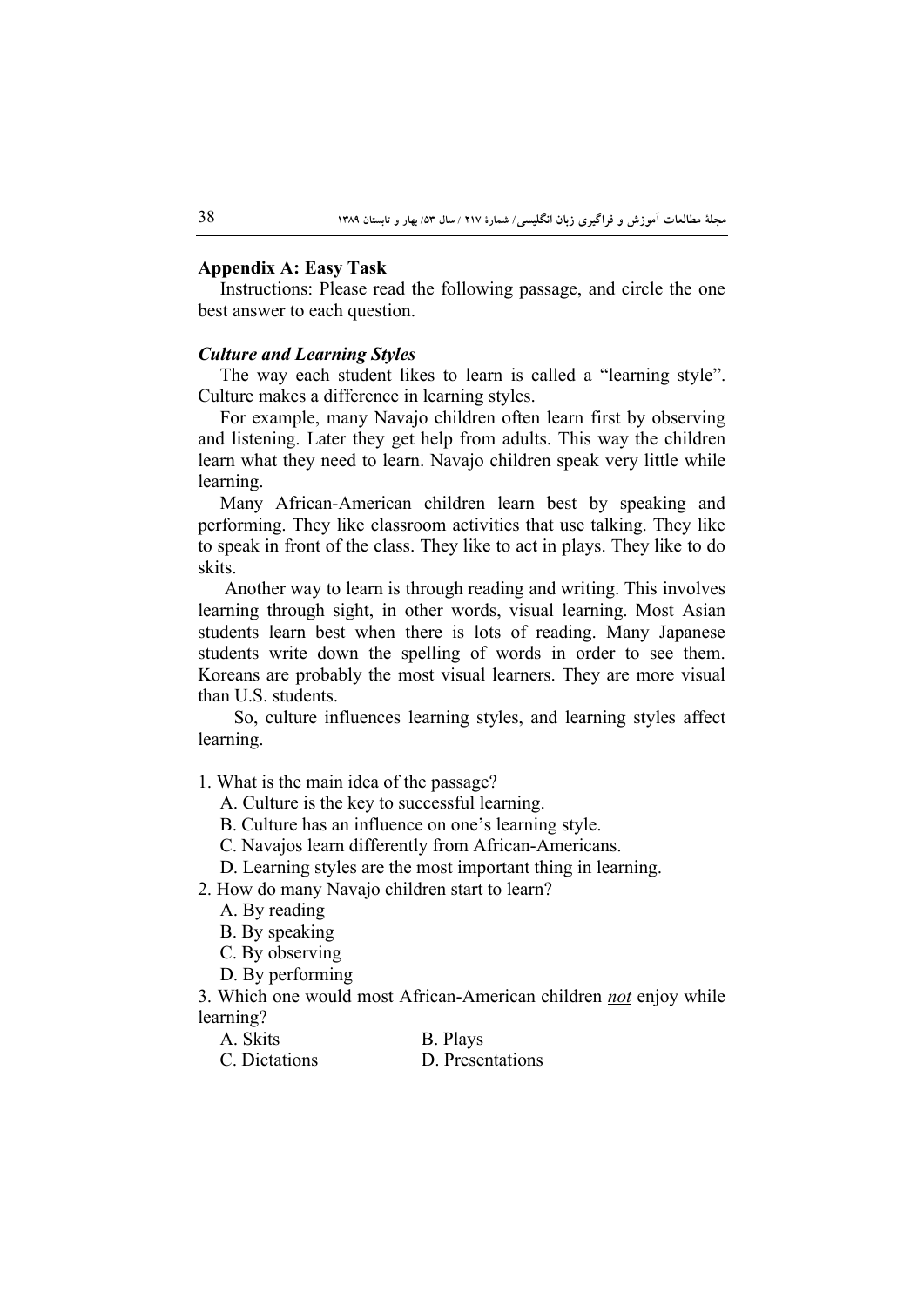4. If a student refers to learn in a very visual way, the student really enjoys:

| A. acting  | B. talking   |
|------------|--------------|
| C. reading | D. listening |

5. Based on the passage, which statement is true?

A. Reading is the best way to learn.

B. Students in the U.S. are not visual learners.

C. Different learning styles influence how children learn best.

D. African-American children learn best among all the children.

#### **Appendix B: Difficult Task**

Instructions: Please read the following passage, and circle the one best answer to each question

#### *Learning Styles and Strategies*

Learning styles, the overall patterns that give general direction to a student's learning behavior, have a tremendous influence on learning. Learning styles are important because they influence how a person learns the new material. They also help determine the strategies students use. Strategies are the specific behaviors or thoughts that learners consciously employ to improve their learning. We will show here how learning styles and learning strategies go together.

Three of the most influential components of learning styles are: global versus analytic, impulsive versus reflective, and intuitiverandom versus concrete-sequential. A key dimension appears to be global versus analytic. The global learner begins with the whole picture, while the analytic learner begins with the separate parts and puts them together to make a whole. Global learners use strategies that involve larger context, such as predicting or guessing from the context, avoiding details, and basing judgments on personal relationships rather than logic. Analytic learners like strategies that are aimed at attaining precision and accuracy, searching for small details or contrasts, and using logic.

Another aspect of learning style concerns impulsiveness versus reflection. Impulsive students are fast but inaccurate. They use strategies that involve quick and uncritical acceptance of their initial impressions. Overly impulsive students can be prone to making many errors, and they do not take the time to correct them. On the other hand, reflective students are slow and accurate. They prefer strategies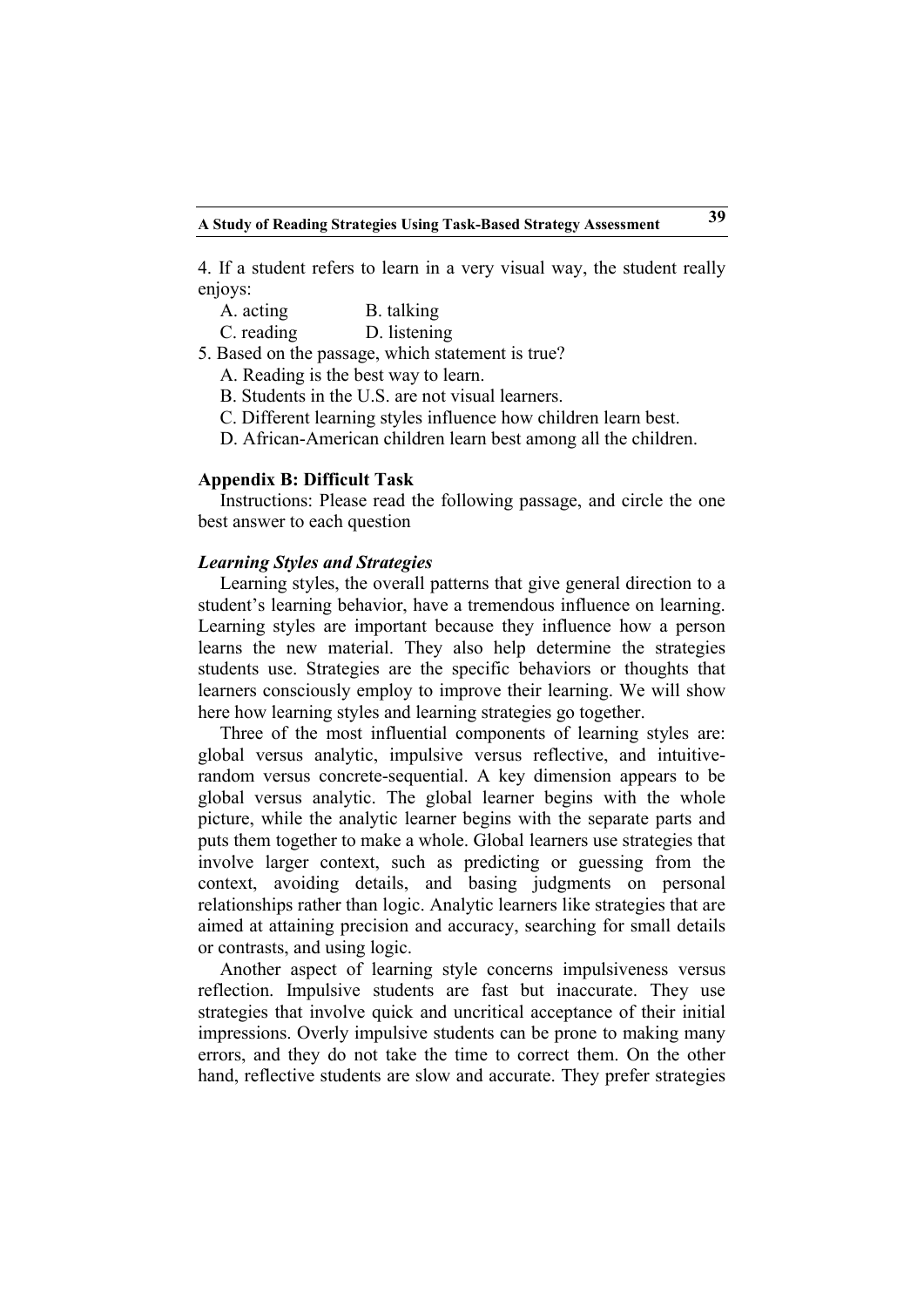that involve systematic investigation of their initial impressions. If their initial impressions are wrong, they take the time to make corrections. That is why their work shows fewer errors.

Another important dimension is intuitive-random versus concretesequential. An intuitive- random learner likes to have the freedom to start anywhere in a lesson and move back and forth at will. This learner enjoys using strategies that allow many possibilities or choices and prefers abstract presentations rather than concrete presentations. In contrast, a concrete-sequential student prefers step-by-step, systematic lessons. This kind of learner likes to be told one way to do things and prefers a concrete presentation of material that involves various senses (e.g., sound, movement, sight, and touch).

Both teachers and learners should understand that general learning style preferences are linked with specific learning strategies. If a student's learning style preferences cause him to use strategies that are *not* helpful for a given learning task, then he might need to learn some new strategies, even though they might not fit comfortably with his favored learning style. For instance, if a global student is expected to read a passage in order to identify the detailed arguments in a debate, then he might need to use strategies that involve a detailed, logical search for contrasts – strategies that might be more comfortable for an analytic-style student.

1. What is the main idea of the passage?

A. Learning styles are composed of a number of dimensions.

B. It is not possible for learners to discover their learning style.

C. Learning styles are associated with strategies, and both affect learning.

D. Global learners are better than analytic learners in learning new material.

2. According to this passage, what type of learners enjoys an abstract way of presentation of new material?

A. analytic

B. reflective

C. intuitive-random

D. concrete-sequential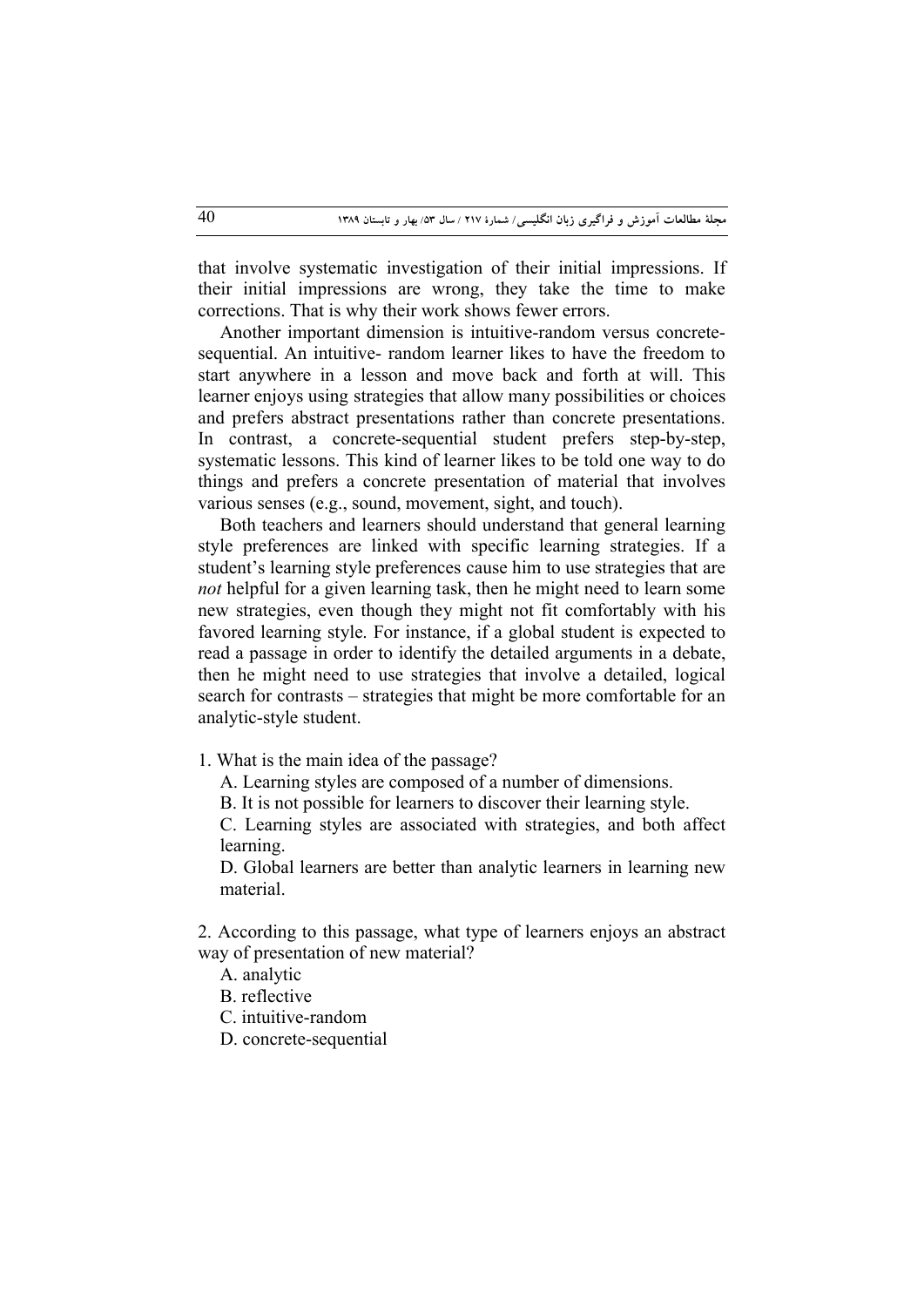3. Which one of the following is not mentioned as a reason why learning styles are important?

A. They determine students' learning strategies.

B. They affect how students learn new material.

C. They are related to the individual student's culture.

D. They give overall direction to students' learning behavior.

4. Based on the passage, which statement can be inferred?

A. Impulsive learners are usually fast and accurate.

B. Global learners would mostly likely be concrete-sequential.

C. Analytic learners have a lot in common with reflective learners.

D. Intuitive-random learners want someone to tell them what to do.

5. For the most effective learning to occur, which one is not suggested by the author?

A. Learners should know their own learning styles.

B. Teachers should instruct students in learning strategies.

C. Learners should try new strategies if needed for a given task.

D. Teachers should be aware of individual differences in learning styles.

### **Appendix C: Reading Strategy Questionnaire**

Your name:

Directions: Show how often you use the strategy when reading, by checking the appropriate box. 0 means "almost never" while 5 means "almost always". It is important to answer in terms of how well each statement describes you, NOT in terms of what you think you should do, or what other people do. THIS IS NOT A TEST. There are no right or wrong responses to these statements. The score you obtain will not affect your grade.

Depending on your language learning experience and needs, you may be using different types of strategies. The learning strategies presented here are general. Not everyone needs the same kind of strategies. A 'low' score does not mean you are a bad learner.

Before I read a text, 1. I use the title to help predict the contents. Almost never 0 1 2 3 4 5 Almost always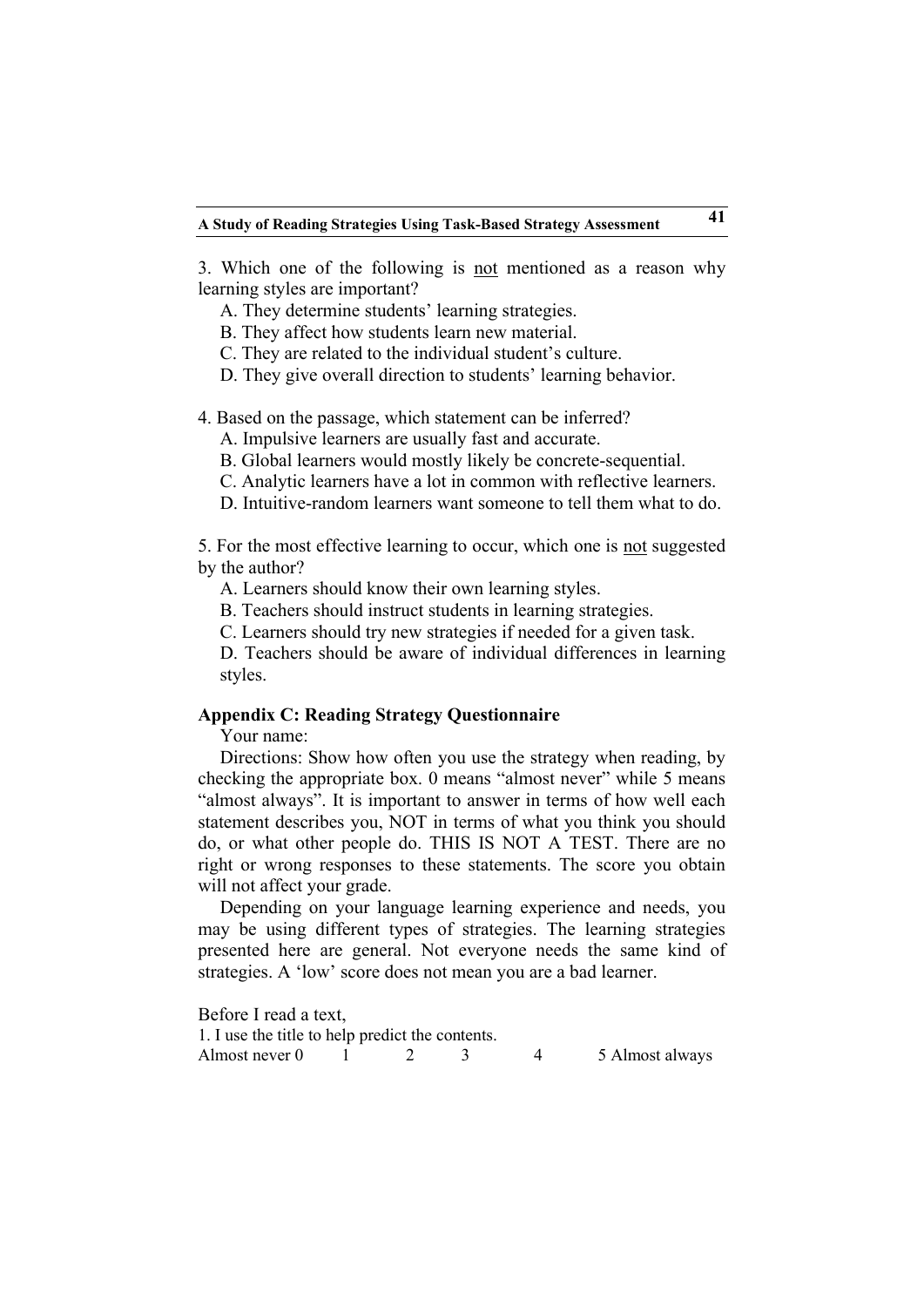2. I consider what type of text it is, such as a newspaper article, a scientific paper, or a novel. Almost never  $0 \t 1 \t 2 \t 3 \t 4 \t 5$  Almost always 3. I skim it first, and later I read for details. Almost never 0 1 2 3 4 5 Almost always While I am reading a text, 4. I pay attention to parts of sentences such as phrases and clauses. Almost never  $0 \t 1 \t 2 \t 3 \t 4 \t 5$  Almost always 5. I pay attention to the beginning and the end of each paragraph. Almost never  $0 \t 1 \t 2 \t 3 \t 4 \t 5$  Almost always 6. I focus on the tense of a verb, such as present tense and past tense. Almost never  $0 \t 1 \t 2 \t 3 \t 4 \t 5$  Almost always 7. I try to understand the meaning of every word in a text. Almost never  $0 \t 1 \t 2 \t 3 \t 4 \t 5$  Almost always 8. I translate each sentence into my native language. Almost never 0 1 2 3 4 5 Almost always 9. I start reading form the first paragraph and read all the way through to the last paragraph. Almost never 0 1 2 3 4 5 Almost always 10. I pay attention to sentence structure, such as subjects and objects. Almost never 0 1 2 3 4 5 Almost always 11. I continue reading even if I have difficulty. Almost never  $0 \t 1 \t 2 \t 3 \t 4 \t 5$  Almost always 12. I change reading speed depending on the difficulty of a text. Almost never 0 1 2 3 4 5 Almost always 13. I read aloud the difficult parts of a text. Almost never  $0 \t 1 \t 2 \t 3 \t 4 \t 5$  Almost always 14. I skip unknown words. Almost never 0 1 2 3 4 5 Almost always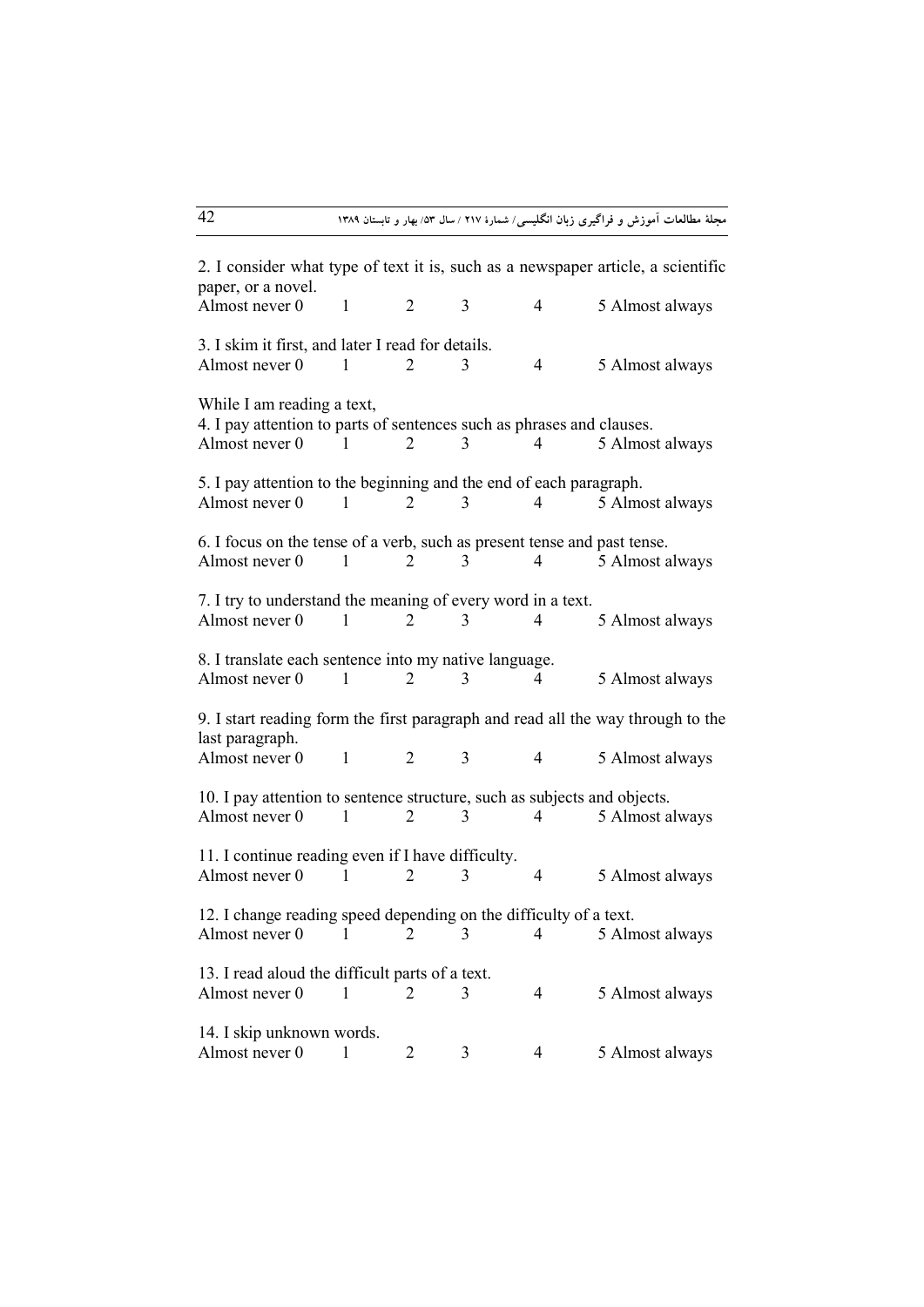**A Study of Reading Strategies Using Task-Based Strategy Assessment 43**

| 15. I link the content with what I already know.<br>Almost never 0                                                             | 1            | 2              | 3 | 4              | 5 Almost always |  |
|--------------------------------------------------------------------------------------------------------------------------------|--------------|----------------|---|----------------|-----------------|--|
| 16. I try to understand the meaning of an unknown word by dividing it into<br>parts.                                           |              |                |   |                |                 |  |
| Almost never 0                                                                                                                 | $\mathbf{1}$ | 2              | 3 | 4              | 5 Almost always |  |
| 17. If I don't understand something such as a word or phrase, I guess its<br>meaning using clues from the text.                |              |                |   |                |                 |  |
| Almost never 0                                                                                                                 | 1            | 2              | 3 | 4              | 5 Almost always |  |
| 18. If I don't understand something such as a word or phrase, I guess its<br>meaning using information I know about the topic. |              |                |   |                |                 |  |
| Almost never 0                                                                                                                 | 1            | 2              | 3 | 4              | 5 Almost always |  |
| 19. I check what each pronoun refers to.<br>Almost never 0                                                                     | 1            | 2              | 3 | $\overline{4}$ | 5 Almost always |  |
| 20. I underline important parts.<br>Almost never 0                                                                             | $\mathbf{1}$ | 2              | 3 | 4              | 5 Almost always |  |
| 21. I mark important parts, using colored pens or drawing stars.<br>Almost never 0                                             | 1            | 2              | 3 | 4              | 5 Almost always |  |
| 22. I go over difficult parts several times.<br>Almost never 0                                                                 | 1            | $\overline{2}$ | 3 | 4              | 5 Almost always |  |
| 23. I read aloud the entire text.<br>Almost never 0                                                                            | -1           | 2              | 3 | 4              | 5 Almost always |  |
| 24. I make a picture in my mind about what the text is saying.<br>Almost never 0<br>5 Almost always<br>1<br>3<br>4<br>2        |              |                |   |                |                 |  |
| 25. I try to understand the meaning without translating the text into my<br>native language.                                   |              |                |   |                |                 |  |
| Almost never 0                                                                                                                 | 1            | 2              | 3 | 4              | 5 Almost always |  |
| 26. If I'm having trouble, I go back to previous sentences.<br>Almost never 0<br>4<br>5 Almost always<br>3<br>2                |              |                |   |                |                 |  |
| 27. I follow the line I am reading with my finger or my pen.<br>Almost never 0                                                 |              | 2              | 3 | 4              | 5 Almost always |  |